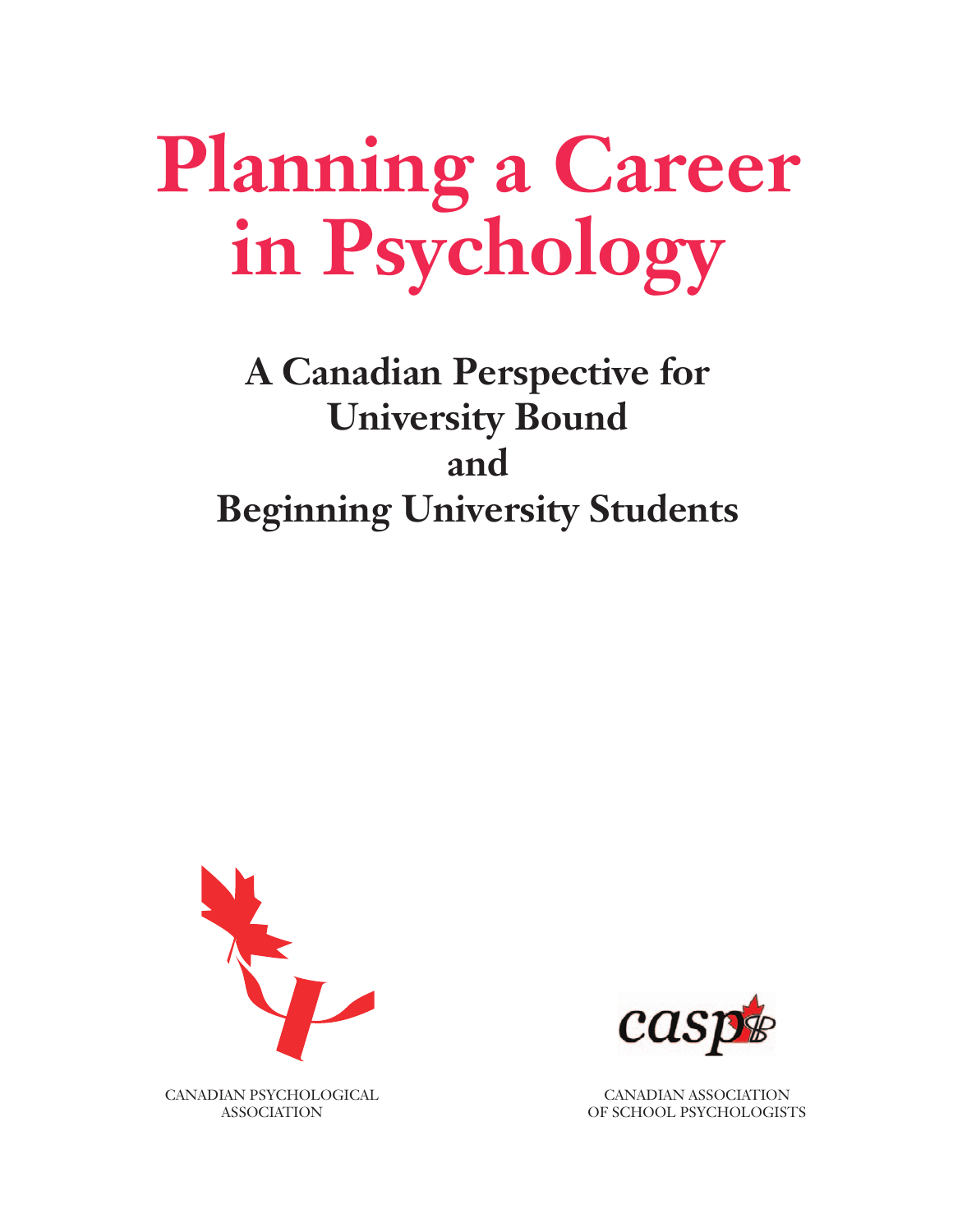*Planning a Career in Psychology A Canadian Perspective for University Bound and Beginning University Students* Marvin L. Simner, Ph.D.

Address correspondence to: Canadian Psychological Association 141 Ave Laurier West, Suite 702, Ottawa, ON K1P 5J3

© Marvin L. Simner, 2009. All rights reserved/tous droits réservés

Published by the Canadian Psychological Association, Ottawa, Ontario

Copies may be ordered from Canadian Psychological Association 141, Ave Laurier West, Suite 702 Ottawa, Ontario K1P 5J3 Phone: (613) 237-2144 Fax: (613) 237-1674

ISBN N°. 978-1-926793-01-6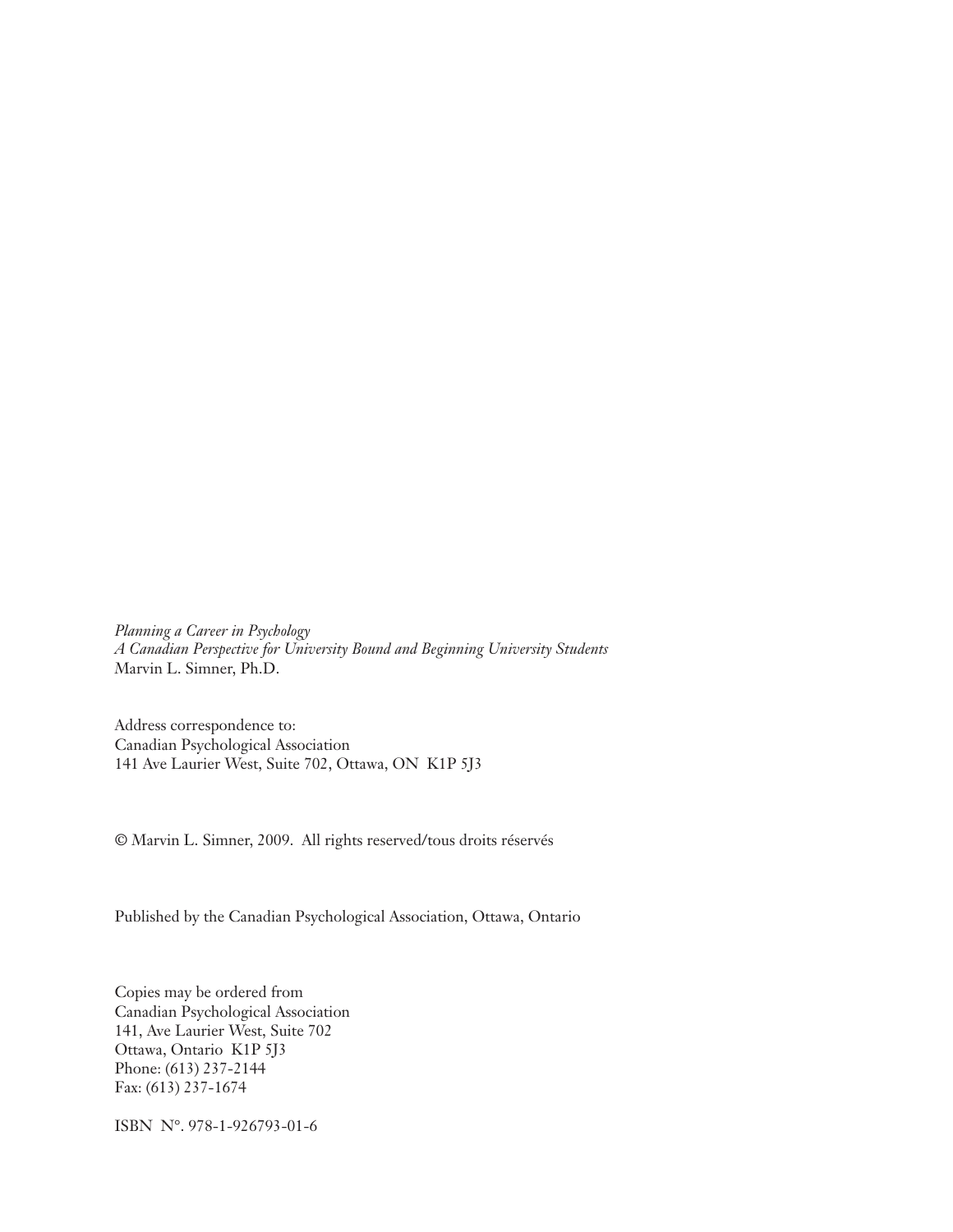# **Planning a Career in Psychology:**

# **A Canadian Perspective for University Bound and Beginning University Students**

**Marvin L. Simner** 

# **CONTENTS**

| Is Psychology the Right Choice for Me? $\dots\dots\dots\dots$ . 7 |
|-------------------------------------------------------------------|
|                                                                   |
|                                                                   |
| How to Succeed in University  14                                  |
| Recommended Readings  16                                          |
|                                                                   |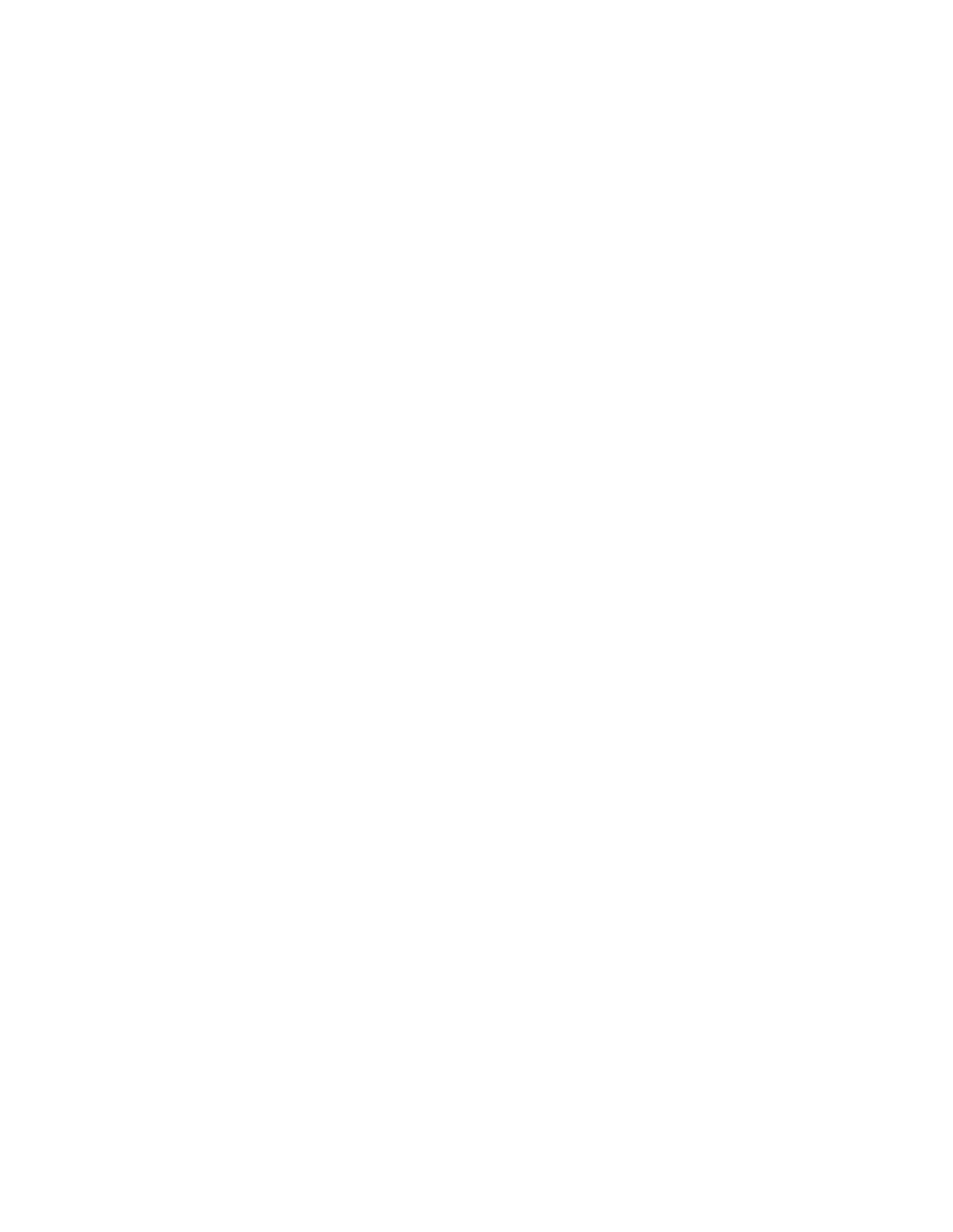### INTRODUCTION

If you are a high school student contemplating university, or a beginning university student with a desire to major in psychology, you are not alone. Psychology is one of the most popular undergraduate majors among Canadian university students. Of the numerous possible undergraduate majors available across Canada, only two others (business/commerce; general liberal arts and sciences) have higher undergraduate enrolment (Canadian Association of University Teachers (2008-2009). The same holds true in the United States. In a single year, nearly 67,000 bachelor's degrees were awarded in Psychology (Murray,1996). The only other undergraduate major that was more popular in the United States was Business Administration and Management.

The purpose of this booklet is to help you decide whether psychology is the best major for you. The booklet has five sections to guide you. The first section contains an overview of the discipline. Here you will find brief descriptions of the main subfields within psychology. Also included is information on a number of closely related disciplines, in case you are undecided about whether to major in psychology. Finally, should you elect not to attend university, there is information on how to enter the helping professions via the community college system.

The second section deals with several ways to determine whether psychology is indeed an appropriate career choice. Here we discuss the advantages of volunteering, speaking with people already working in the field, or contacting a professionally trained career counsellor. The third section focuses on registration or licensing, the postgraduate training needed to acquire a master's or doctoral degree to become a professional psychologist, and the procedures you should follow to complete this training.

In the fourth section, entitled "Occupational Outlook," there are suggestions for those who might choose, after several years of university, not to become a psychologist and instead to enter the job market once they complete a bachelor's degree. Despite what may be your inital intention prior to entering university, surveys show that most psychology undergraduate majors seek employment shortly after graduating (Borden & Rajecki, 2000; Dillinger & Landrum, 2002). In fact, fewer than 10% actually undertake postgraduate training with the aim of becoming a professional psychologist (Rajecki & Anderson, 2004). Therefore, it may be helpful to know some of the promising career opportunities that you may wish to explore should you enter the work force immediately after finishing your undergraduate degree. If you do decide to pursue advanced training in psychology, however, the section also contains information on the occupational outlook once you complete your postgraduate education.

The fifth section of the booklet offers guidelines on how to succeed in university. While today most students enter university with very high grades, many also experience a drop in their grade point average by the end of first year. If this happens to you, there is no need to panic. Grades often improve in second year and most postgraduate schools rely less on undergraduate performance during the first year than in later years when making admissions decisions. However, to avoid serious academic difficulties that could lead to probation or even dismissal, it is helpful to know at the onset of your university career, the characteristics that typify the successful student. If you already posses these characteristics, or if you take the necessary steps to acquire them, you will find that the university experience can be an extremely rewarding undertaking.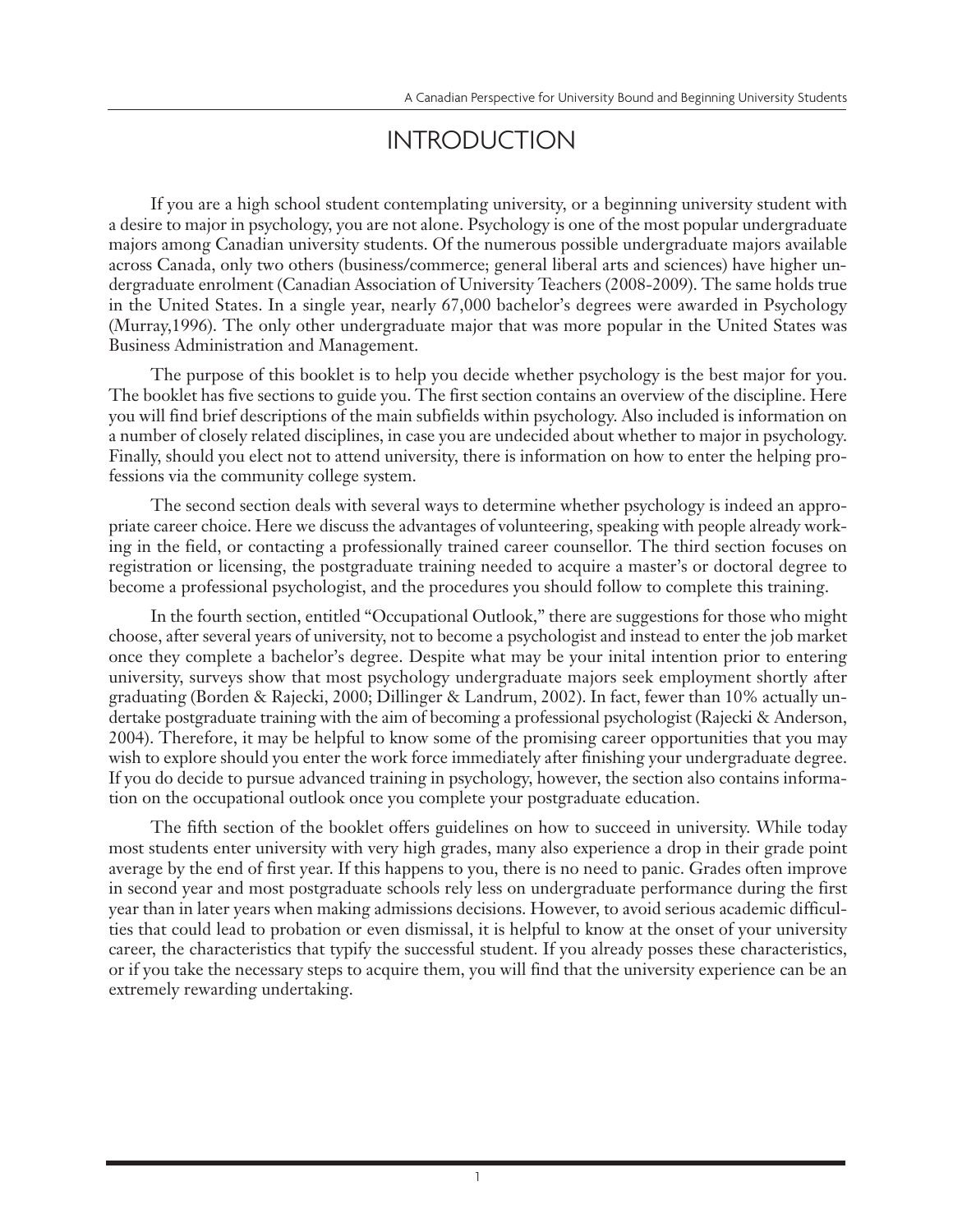# SUBFIELDS OF PSYCHOLOGY

According to the American Psychological Association, which is the largest psychological organization in the world, there are 13 main subfields within psychology. What follows is a brief description of each. Graduate training in most of these subfields is available in Canada.

#### **Clinical/Counselling Psychology**

Students who wish to become either a clinical or counselling psychologist often do so because they want to help people who are experiencing difficulties in their daily lives. Although there are commonalities between the two fields, there are also important differences. In terms of commonalities, clinical as well as counselling psychologists are likely to work with children or adults to alleviate intellectual, emotional, social and behavioural problems. Both are also likely to provide evidence-based assessment and treatment services, and may conduct research and train students. They are often employed in similar settings, such as universities, hospitals, outpatient clinics, community mental health centres, or private practice settings. Moreover, as helping professionals, both require good interpersonal communication skills, listening skills, and interviewing skills.

In terms of differences, clinical psychologists (on average) are more likely to work with severely impaired people such as those suffering from schizophrenia, dementia, or brain damage. Counselling psychologists, on the other hand, are more likely to work with people having less severe problems that do not require periods of hospitalization (Davis, 1997, p. 95) and who may be seeking more in the way of personal growth, career changes or other changes in their daily lives (though this is somewhat of a generalization, and there are many exceptions). They are also more likely to work in educational settings such as high schools and universities. The distinction between the two is perhaps most apparent at the graduate level in that the majority of counselling programs are housed in faculties of education whereas clinical programs are typically located in departments of psychology.

#### **Developmental Psychology**

Developmental psychology is a branch of academic psychology that focuses on when, how, and why people change with age. Developmental psychologists often work in university settings and study issues that range from the emergence of skilled motor behaviours such as walking, to the role that parents might play in the development of language, social behaviours and children's academic performance. They may also assume research positions in hospital settings or in industry. Some developmental psychologists specialize in the study of prenatal behaviour, others focus on the period of infancy, childhood, or adolescence, and still others take a life span approach and deal with behaviour changes among the elderly.

#### **Educational/School Psychology**

Educational and school psychology are also closely related fields. The major distinction is that people who work as educational psychologists are typically employed as faculty in university settings and conduct basic or applied research on topics related to the teaching and learning of curriculum based materials. School psychologists, on the other hand, typically work in schools, and deal directly with staff, pupils and parents on a host of school related issues. For example, they might be called upon to diagnose and make recommendations concerning learning difficulties, counsel staff and students following a school related crisis, and provide in-service training on techniques for preventing disruptive behaviours such as bullying.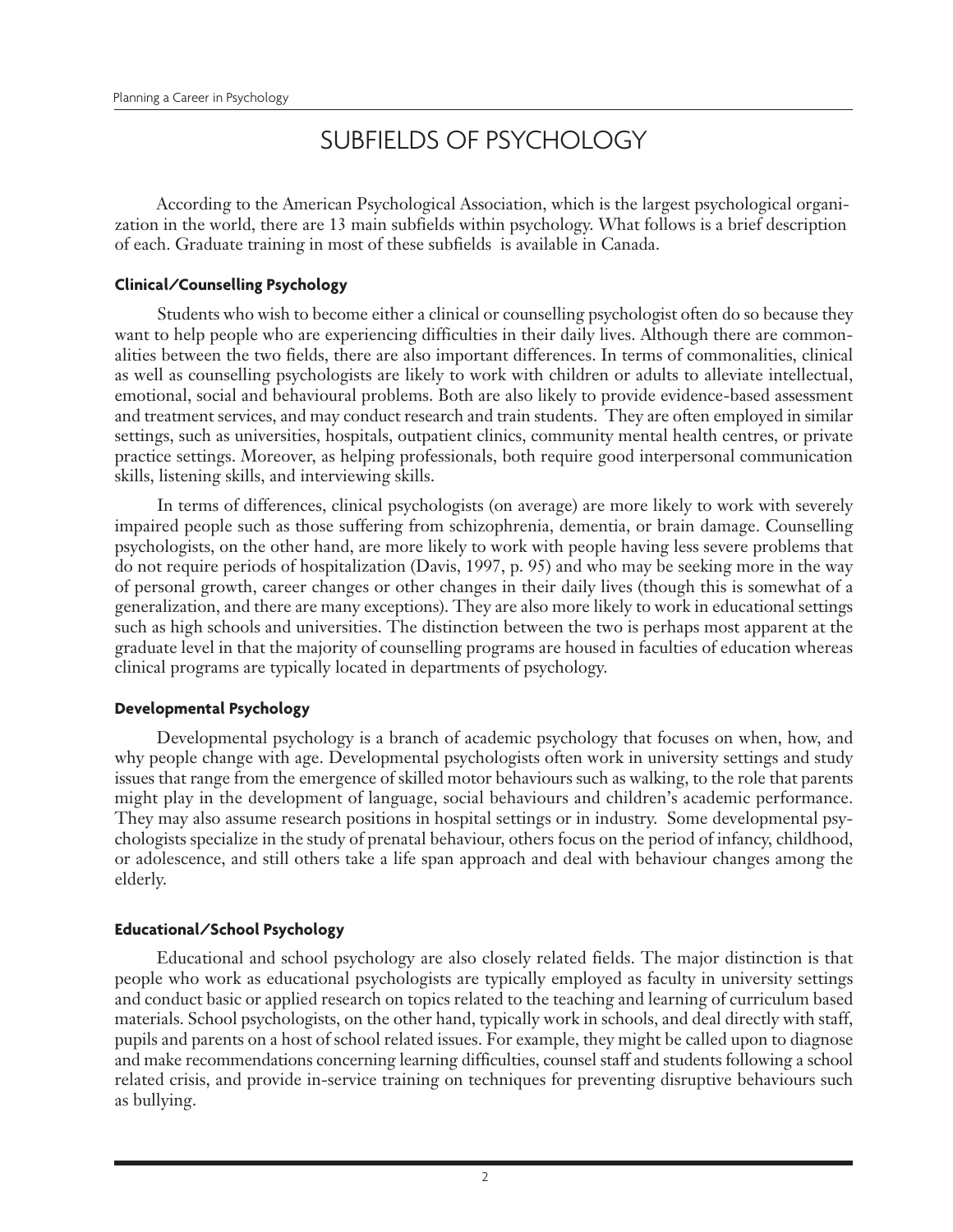#### **Engineering Psychology**

As the name implies, engineering psychology is the interface between industrial engineering and psychology. Most engineering psychologists are employed in industry and are likely to deal with problems such as how to prevent worker fatigue on an assembly line, how to improve safety in a work setting, or how to design an environment that would lead to both greater productivity and employee satisfaction. Some also work for government and may be involved in developing procedures for preventing terrorism though the design of airport security systems, for example.

#### **Forensic Psychology**

Forensic psychology represents the interface between clinical psychology and the law. When called upon in court forensic psychologists can make recommendations regarding the mental competence of a defendant to stand trial, or in custody cases, comment on the most suitable arrangements for young children. Some work in correctional facilities where they might develop rehabilitation programs, whereas others work as consultants to trial lawyers who prepare arguments for jury presentation. Practising forensic psychologists also work in psychiatric hospitals with people who have been found not guilty of crimes because of mental illness. Still others may conduct research in university settings on such issues as the legitimacy of eyewitness testimony or on factors that may influence the recall of traumatic events.

#### **General Experimental Psychology**

Experimental psychologists are principally interested in theoretical matters that pertain to human as well as animal behaviour in areas such as problem solving, thinking, learning, and perception. Topics they might investigate include such matters as how birds navigate, how humans acquire keyboarding skills, how memory influences language usage, and how animals communicate with each other as well as with humans. Experimental psychologists typically work as faculty members in university settings, but may also work in other settings, such as hospitals, industry, or government.

#### **Health Psychology**

Health psychologists focus on the interplay between the biological, psychological, and social factors that influence physical health and well-being. As practitioners, they may help clients who suffer from severe pain, have substance abuse problems, phobias, etc. or who are dealing with the stress of a serious illness. Those who work in universities, hospitals or medical schools could be called upon to educate staff and students about the psychological causes of symptoms that might otherwise be attributed to underlying physiological or biochemical causes. Alternatively, they could engage in basic research leading to the development of programs to prevent teenage pregnancy, addiction to tobacco, drugs or alcohol.

#### **Industrial/Organizational Psychology**

Those who work in this subfield are usually referred to as "I/O psychologists," and are primarily concerned with ways to maximize both job satisfaction and employee productivity in the workplace. They frequently are hired by government agencies, businesses and industry to develop procedures used in personnel selection, to assist in such areas as strategic planning, or to help employees cope with organizational change.

#### **Neuropsychology**

The two main branches here are academic neuropsychology and clinical neuropsychology, though many neuropsychologists may work in settings where the distinction is blurred, and they may be involved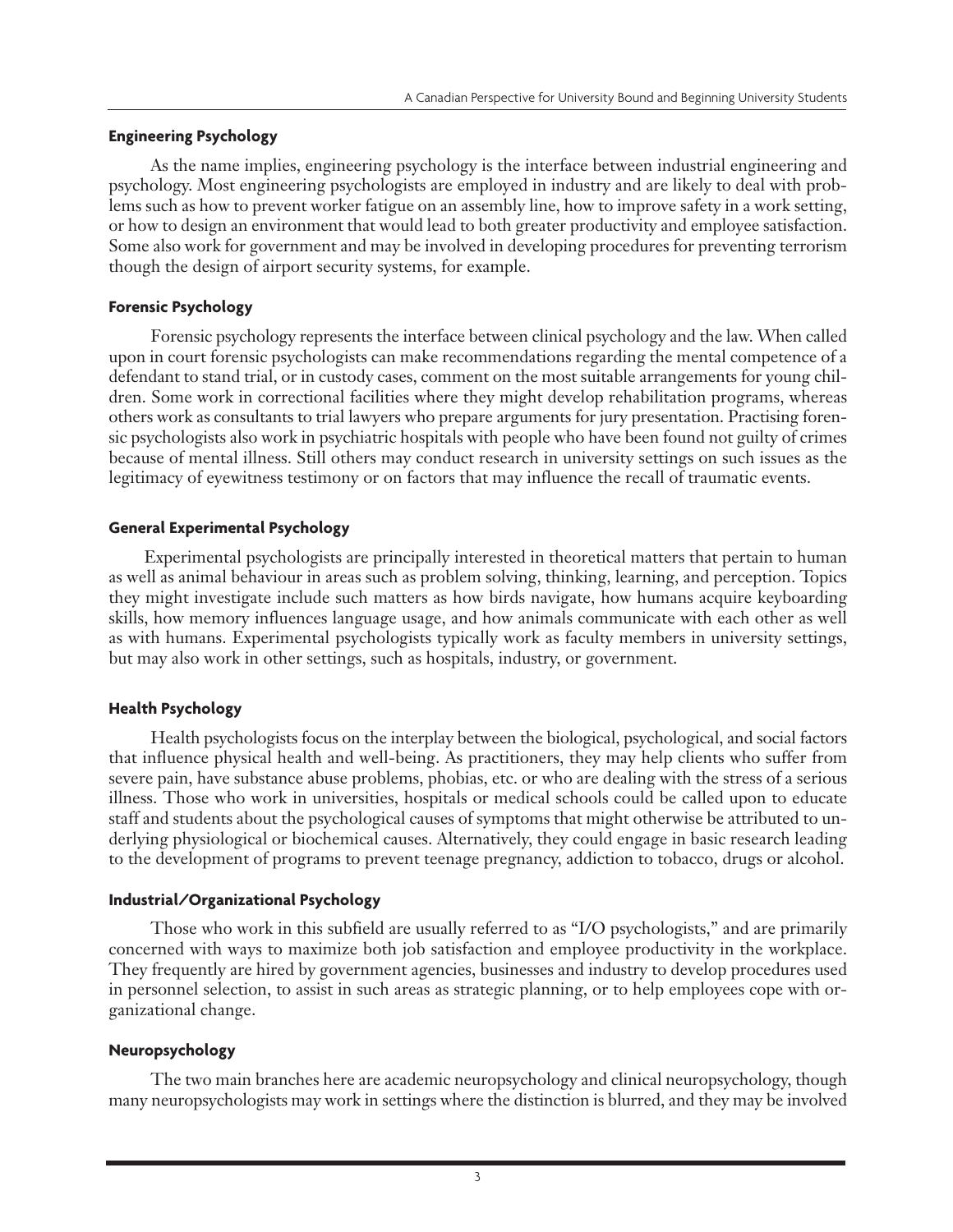in clinical practice, research, or training. Academic neuropsychologists typically work in universities or academic teaching hospitals, where they design studies to explore the relationships between brain and behaviour. When working with a clinic population, they might examine how diseases or injuries of the brain affect the way people perceive their world, influence emotion, or alter behaviour. Those interested in normal brain function might ask how certain parts of the brain influence a person's language or motivation. Clinical neuropsychologists, on the other hand, usually have a doctoral degree in clinical psychology and often work in applied settings such as hospitals or rehabilitation centres where, together with other health care professionals, they are likely to assess the impact and location of brain damage and help people cope with and recover from serious brain injuries. They also often work with pharmaceutical firms because of their knowledge of physiology and drugs, and they might also be called upon to make determinations in insurance cases that involve head injuries.

#### **Quantitative Psychology**

Quantitative psychologists often work primarily in academic settings, but they may also work in industry or in applied settings such as hospitals. Although their interests are quite broad, they typically focus on developing methods for collecting and analysing data. For example, they may help in the development of personality, intelligence, or aptitude tests. They may also help other researchers in designing experiments and in the use of certain statistical techniques to interpret findings.

#### **Rehabilitation Psychology**

Rehabilitation psychologists receive extensive training in acute care hospitals, nursing homes, and physical rehabilitation centres, to name a few, which prepares them to assist individuals suffering from stroke, epilepsy, spinal cord injury, cerebral palsy, chronic pain, and other chronic health problems. The assistance they provide can help such individuals to achieve optimal psychological, and personal functioning by addressing the obstacles they need to overcome. In addition to the institutions mentioned above, they may work in assisted living centres, consult to industry regarding safety standards, or assist the courts and insurance agencies regarding the legitimacy of injury claims.

#### **Social Psychology**

Social psychologists deal primarily with how people interact with one another. They are interested, for example, in such matters as how impressions of others are formed, how prejudicial attitudes develop, and how group dynamics influence individual decision making. They are likely to work in academic settings as well as in applied settings such as advertising agencies where they might study consumer preferences. Or, they could be employed in businesses and government agencies where they might focus on the organizational structure of staff or management, for example.

#### **Sports Psychology**

Sports psychologists engage in what is often referred to as performance enhancement training. Working with individual athletes, they can help reduce anxiety, fear of failure, or depression, all of which can stem from the pressure of intense competition. In addition, they frequently deal with motivational issues, and can provide training to help correct problems that might interfere with certain skilled behaviours, such as a golf swing. Working with coaches, sports psychologists also help to develop procedures to enhance team cohesion to improve overall team performance.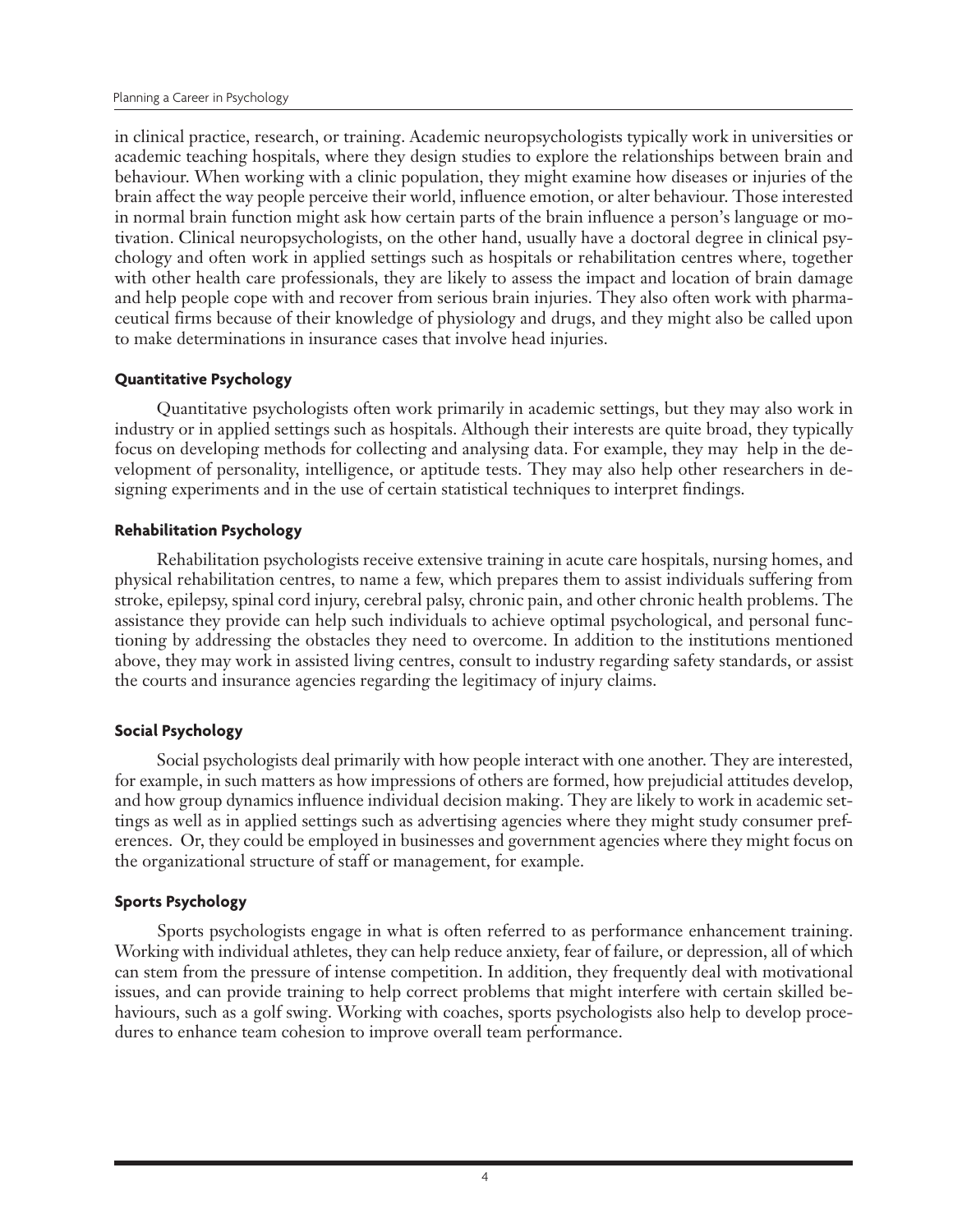#### **Related Fields**

There are several closely related fields that may also be worth considering, especially if you are debating whether to major in psychology. It should be pointed out, however, that because psychology is a government regulated profession, it would not be appropriate for the Canadian Psychological Association or the Canadian Association of School Psychologists, the sponsors of this booklet, to approve, disapprove, or endorse the practices of any other helping profession. Thus the following fields are provided for information purposes only. Although undergraduates who major in psychology often enter these fields, training in psychology is not necessarily the only way to gain admission. For information on the admission requirements, visit the web sites given below.

#### *Human Resources*

Although most psychology majors who seek a career in human resources are primarily interested in personnel selection or career counselling, the field itself encompasses activities that range from finance and accounting to compensation, workplace health and safety, and labour relations. While some companies require a university degree in psychology or social work, others may seek individuals with a certificate from a community college. For information on certification contact the Canadian Council of Human Resources Association (www.cchra.ca). For examples of job postings go to www.workopolis.com or www.monster.ca.

#### *Marriage and Family Therapy*

Professionals who work in this field deal with a range of clinical problems that may include depression, anxiety, posttraumatic stress, burnout, substance abuse, gambling, and marital difficulties, to name but a few. Although the focus is often on a given individual, marriage and family therapists provide help not only to that person but are also concerned with the overall well-being of the individual and his or her family. To become a therapist requires training beyond the bachelor's degree. For more detailed information on matters such as registration and training programs in Canada visit the web site for the Registry of Marriage and Family Therapists in Canada (www.marriageandfamily.ca).

#### *Psychiatry*

Psychiatrists are physicians who specializes in the treatment of mental disorders. Although the patients they treat, for the most part, are similar to those who seek assistance from clinical psychologists, psychiatrists are licensed to prescribe medication and therefore are able to assist people who suffer from the more severe biologically-based disorders such as schizophrenia where pharmacological treatment is appropriate. A physician who wishes to become a psychiatrist enters psychiatric training, which, in Canada, is usually five years in length, following completion of the medical degree. During training, a psychiatrist may further specialize in, for example, child and adolescent psychiatry, geriatric psychiatry, or forensic psychiatry. Additional information can be obtained from the Canadian Psychiatric Association (www.cpa-apc.org).

#### *Psychoanalysis*

Psychoanalysis is a form of psychotherapy derived largely from the writings of Sigmund Freud. As such, it involves establishing a clinical relationship with a patient for the purpose of altering symptoms and promoting more adaptive behaviour. During therapy the focus is usually on the role that unconscious or repressed thoughts and feelings might have in determining how the patient interprets situations or events and how these interpretations, in turn, might influence the way the patient behaves. Depending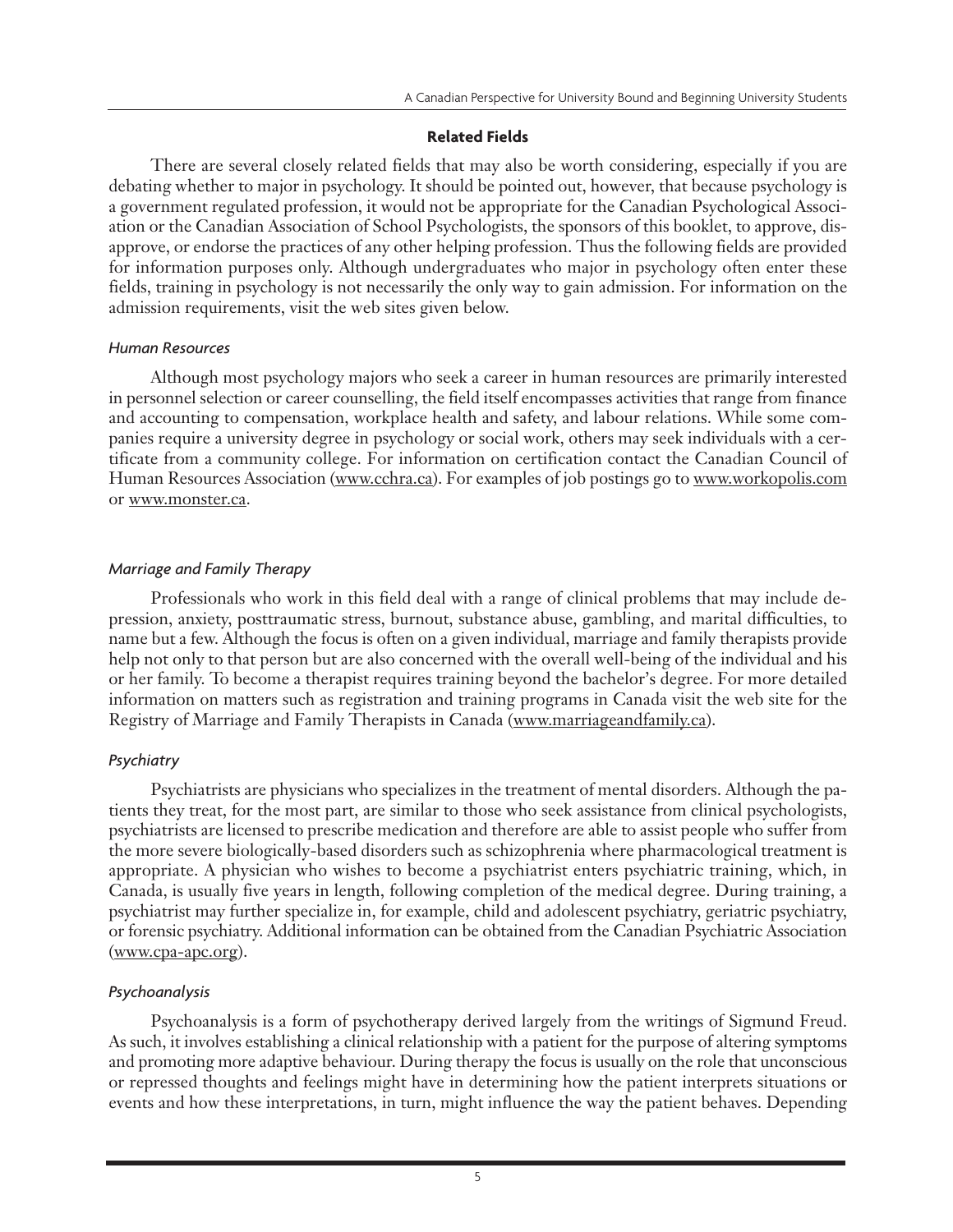on the nature of their training, psychoanalysts may work with preschool children, adolescents, or adults. To be admitted to a training program, it is usually necessary for the candidate to have a doctoral degree in a relevant field such as medicine, psychology, or sociology, although candidates with other qualifications are sometimes accepted. To obtain further information contact the Canadian Psychoanalytic Society (www.psychoanalysis.ca).

#### *Social Work*

The field of social work is quite broad. Those who enter the field may provide counselling and therapy to help clients deal with personal problems. Alternatively, they may work with families to determine which community services are most appropriate for meeting the family's needs. They may also be involved in investigating cases of child abuse or neglect and recommend protective action if required. Generally speaking, they tend to work in agencies as members of multidisciplinary teams. At present, the minimum entry level requirement is a four-year university undergraduate degree in social work. Those with a degree in another field normally require two years of graduate work in social work to enter the field. The Canadian Association of Social Workers can provide further information on training requirements, employment opportunities, etc. (www.casw-acts.ca).

While all of the above, with the exception of human resources, require a university education, it is also worth keeping in mind, if you decide not to attend university, the various programs available through the publicly and privately supported community college system. Both systems offer training in a number of fields that lead to work in the helping professions. The following programs are only a few of the areas that one may wish to pursue in the publicly-supported system.

\_\_\_\_\_\_\_\_\_\_\_\_\_\_\_\_\_\_\_\_\_\_\_\_\_\_\_\_\_\_\_\_\_\_\_\_\_\_\_\_\_\_\_\_\_\_\_\_\_\_\_\_\_\_\_\_\_\_\_\_\_\_\_\_\_\_\_\_\_\_\_\_\_\_\_\_\_\_\_\_

- Aboriginal Community Worker
- Addiction Counsellor
- Assaulted Women's and Children's Counsellor
- Career and Work Counsellor
- Child and Youth Worker
- Correctional Worker
- Early Childhood Education
- Infant and Toddler Care
- Native Counsellor
- Personal Support Worker
- Psychosocial Rehabilitation
- Social Service Worker

In the privately supported system, it is possible to chose from among an equally large number of options, some of which may not be readily available in the public system such as Conflict Management, Gerontology and Senior Services, and Life Skills Coach. For detailed information on the range of programs available across Canada through both systems go to www.cicic.ca, and follow the link to Education in Canada.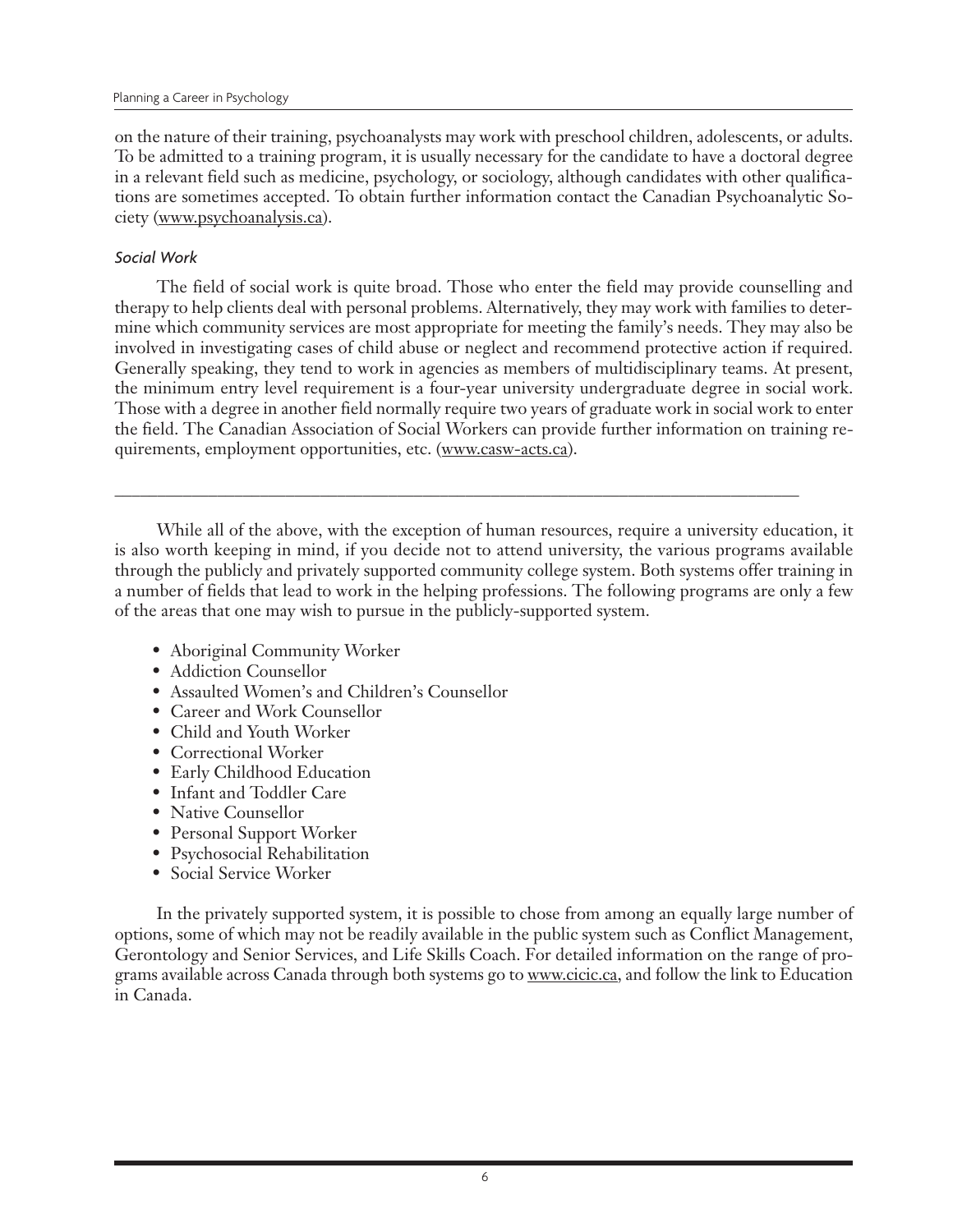# IS PSYCHOLOGY THE RIGHT CHOICE FOR ME?

Among those undergraduate psychology majors who do decide to pursue advanced training in psychology, nearly half hope to become professional psychologists. Generally speaking, this means seeking a career in the clinical or counselling areas with the aim of opening a private practice or working in a hospital or clinic. Of the remaining subfields, some of the more popular ones are social, developmental, educational, school, and industrial/organizational. There are several ways to determine whether these or any of the other subfields mentioned above are likely to be suitable career choices. An appropriate starting point is to seek vocational guidance through a career counsellor.

A properly trained career counsellor is a person with a university degree plus advanced training in the field of vocational guidance. Although many career counsellors are in private practice, many others are employed in high school and university settings. Their training enables them to administer and interpret tests and inventories that provide information on an individual's personality, abilities and interests in relation to various career options. Among the most widely used commercially available instruments are the Strong Interest Inventory, the Kuder Occupational Interest Survey, and the Campbell Interest and Skills Survey (Carson and Davis, 2000). To obtain the names of qualified individuals in private practice in or near your community contact the Canadian Counselling Association at www.ccacc.ca, and follow the link entitled "Public Information."

A note of caution is in order, however. Today there are a number of self-administered inventories available on the internet. While some have been well researched and are quite reputable, others are locally produced, poorly researched, and therefore may provide misleading information. If you do wish to use the internet as a starting point in thinking about your career options, helpful information is available through a number of sources on the Ontario School Counsellors' Association web site (www.osca.ca). To avoid misinterpreting the advice you receive from any of these sources, though, the results should only be considered as guides for further exploration, not as final answers. Obtaining a professional opinion is still strongly recommended.

In addition to seeking vocational guidance from a career counsellor, if you are considering becoming a clinical psychologist, volunteering in any of the local agencies in your community that provide assistance to people in need of emotional support is perhaps one of the best ways of helping you determine whether to become a clinician. Experiencing first hand the challenges of helping someone in need of support can be extremely important in guiding your decision. Still another way is to speak to a practising psychologist. For example, if you are interested in becoming a school psychologist and would like to know what working in the field is like on a day-by-day basis, contact a local board of education and arrange to speak with one of their staff. Alternatively, if you are interesting in pursuing a research career as a social psychologist or developmental psychologist, for example, contact a nearby university and arrange to speak with a faculty member who does research in areas that are of interest to you. Needless to say, the knowledge gained by speaking with someone already in the field could also prove invaluable in helping you make a proper career choice.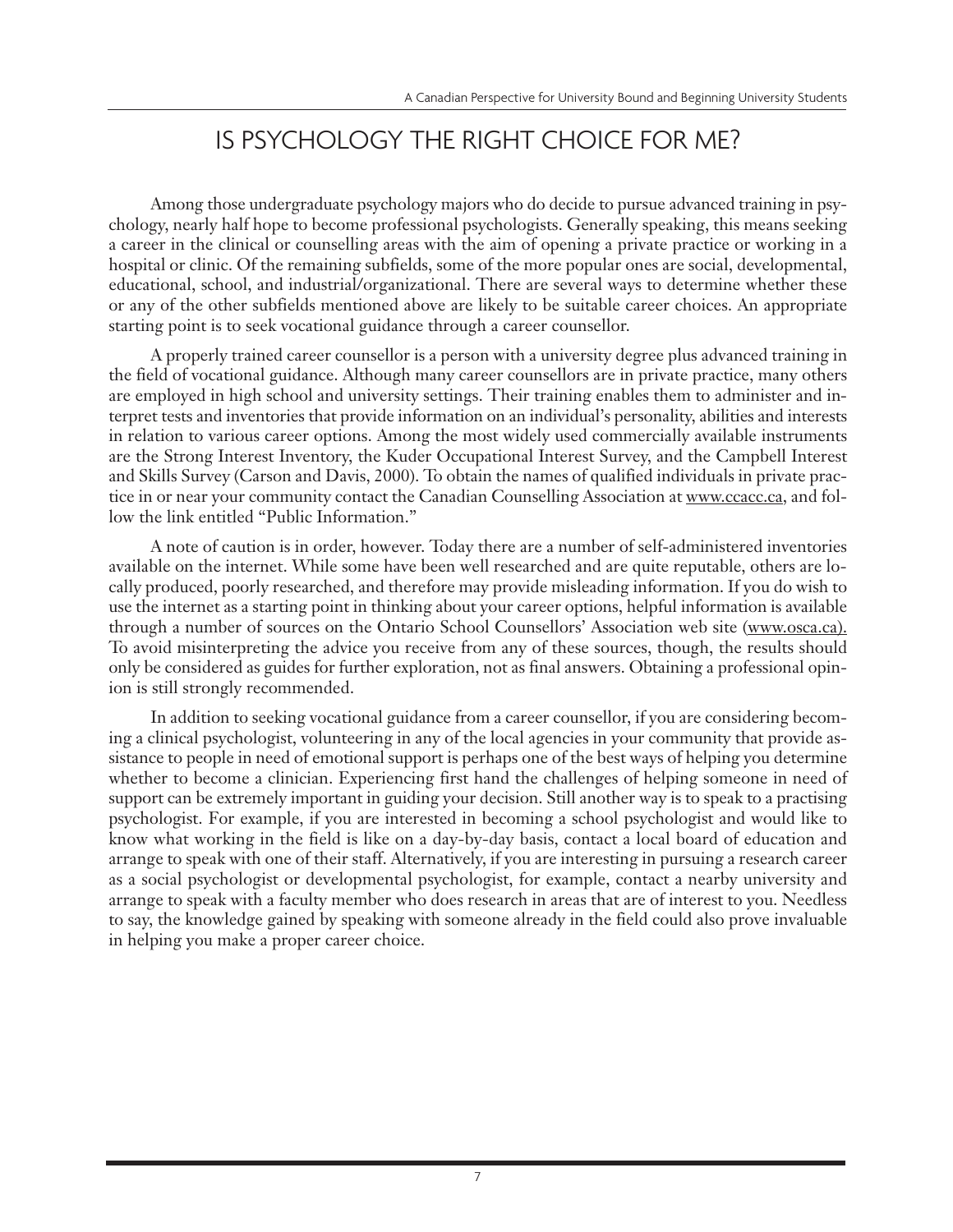## HOW TO BECOME A PROFESSIONAL PSYCHOLOGIST

"Cheshire Puss" she began, rather timidly... "Would you tell me, please, which way I ought to walk from here?"

"That depends a good deal on where you want to get to." said the Cat. (Gray, 1971, p. 51)

The underlying message in this classic dialogue from *Alice's Adventures in Wonderland* by Lewis Carroll, refers to the importance of knowing one's final goal, then working backwards from that goal to achieve a given objective. Because the final goal of training to become a professional psychologist is a license to practice, you should become familiar with the licensing (also called "registration") requirements across Canada. Knowing these requirements will help you decide (1) whether you truly wish to pursue this goal, and (2) the route to follow if you do decide to become a practitioner.

To obtain a license or registration in Canada, a person must have training beyond the undergraduate level. This graduate training consists of either two years of additional work to obtain a master's degree, or three to five years of further work past the master's to obtain a doctoral degree. There is also the need to ensure that certain course requirements have been satisfied, both at the undergraduate and graduate levels. Hence, we begin with a discussion of licensing, which differs somewhat from province to province, followed by information on the training available at the undergraduate level. We conclude with suggestions for selecting an appropriate graduate training program for students primarily interested in becoming practitioners.

#### **Licensing**

As mentioned above, licensing requirements differ across Canada. As of this writing, it is possible to become licensed as a psychologist with a master's degree and engage in independent practice (though some restrictions may apply) in Alberta, New Brunswick, Newfoundland/Labrador, Northwest Territories, Nova Scotia, Saskatchewan, and Prince Edward Island. This is not the case, however, in British Columbia, Manitoba, Ontario and Quebec. Here training to the doctoral level is required before a person can call him or herself a psychologist. Although persons in British Columbia, Manitoba and Ontario with a master's degree can become licensed and engage in independent practice, they cannot use the title "psychologist." Instead they are referred to as Psychological Associates.

In addition to obtaining a graduate degree, and before the license is granted, in most provinces an applicant typically needs a minimum of one further year of supervised clinical experience by a registered psychologist, and must also pass a written as well as an oral exam. In the case of someone with a master's who wishes to become a Psychological Associate, anywhere from one to four years of post-degree supervised experience is required. Detailed information on these matters can be found on the web sites established by each of the provincial regulatory bodies (go to www.cpa.ca/psychologyincanada and follow the appropriate links). If you plan to practice in the United States, the following web site has similar information for the United States: www.asppb.org. It is also important to consult these web sites for updated information. For example, the College of Psychologists of New Brunswick recently voted to raise the licensing requirement from the master's to the doctoral degree, a change that will take place in 2011.

With regard to course work, many provinces also specify the nature of the courses a person should complete to qualify for a license. The College of Psychologists of British Columbia, for instance, requires three or more graduate semester hours in such areas as the biological bases of behaviour, social bases of behaviour, history and systems, psychometrics, statistics, research design and intervention. The Nova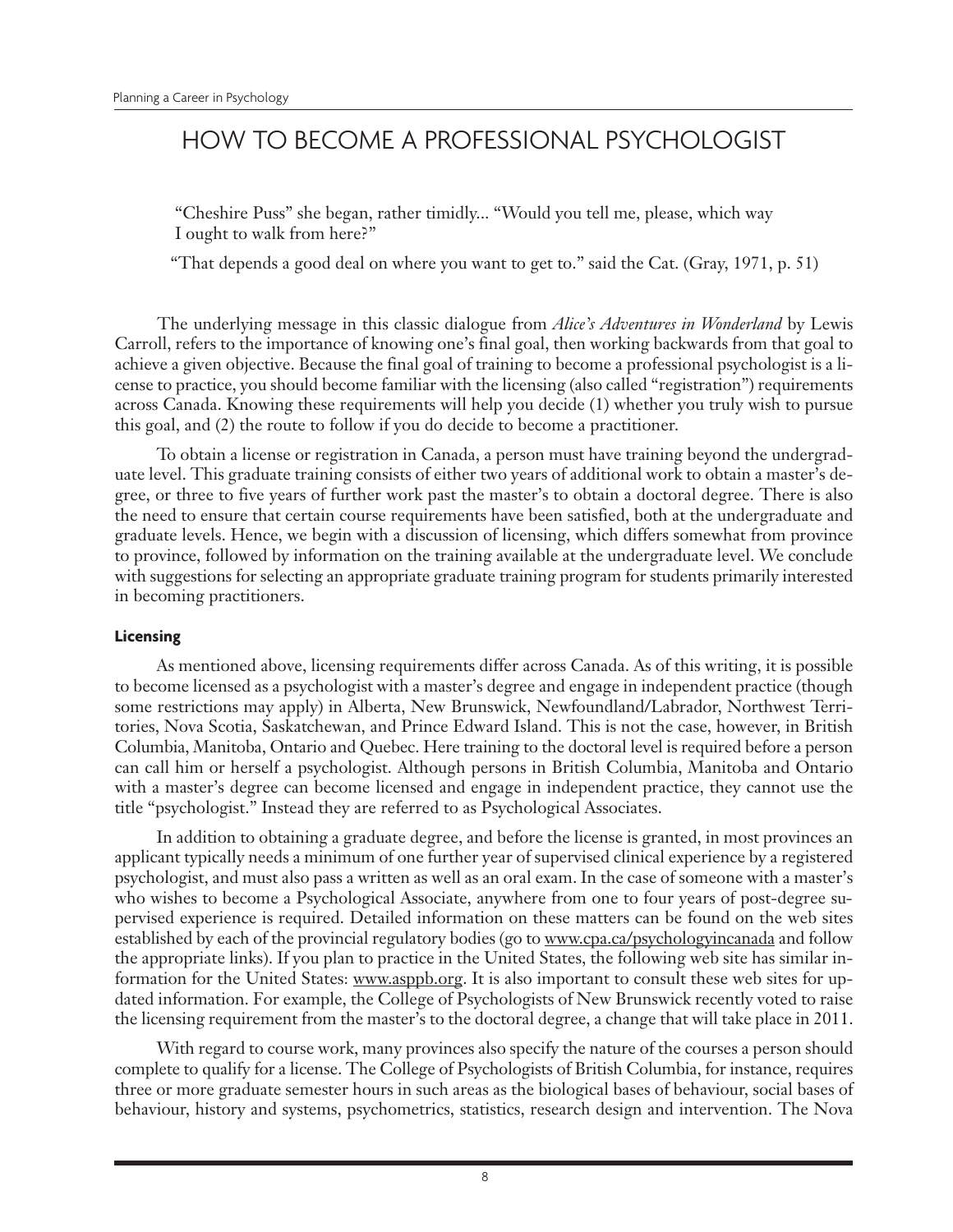Scotia Board of Examiners has even stated that "The (graduate) program should have a body of resident students who are enrolled in that program. Programs that are primarily based on-line are not acceptable to the Board." Thus any student contemplating graduate training, should certainly be aware of these provisions.

#### **Undergraduate Training**

There are nearly 80 universities in Canada that offer students an opportunity to major in psychology. As is the case with licensing, however, there are considerable differences in the nature of their undergraduate programs. One important factor to keep in mind is whether the program offers a four-year honours degree in psychology. The reason is that if you plan to pursue graduate training in psychology in Canada, a four-year Honours Bachelor of Arts (BA) or a four-year Honours Bachelor of Science (BSc), as opposed to a three- or four-year general BA or BSc, is the degree that most graduate departments require.

Many of the universities that offer undergraduate honours degrees in their psychology programs are given in a database compiled by the Association of Universities and Colleges of Canada (go to www.aucc.ca, and follow the links under Canadian Universities/Search Academic Programs). Because the offerings at many universities tend to change over time, it is best to contact the universities you may be interested in for current information on the nature of their programs. The psychology departments in some universities may also require certain high school prerequisites, such as math or biology, before allowing a student to declare a major. Thus, here too it is best to contact the individual universities before applying.

When selecting a university, if your aim is to complete an honours degree with the intention of pursuing graduate training, it may also be helpful to inquire about the admission requirements to the honours programs. Because space in these programs is often limited, admission is not automatic and competition can be quite keen. At most universities, students apply for admission to the honours program in second or third year, not when they apply for university admission. To gain admission to an honours program it is not uncommon for the minimum entry requirement to be an overall 75% average with an 80% average in psychology. Moreover, due to space limitations, not all applicants who meet these minimum requirements will be accepted.

If you are not accepted into an honours program and you still wish to pursue graduate training there are several alternative routes worth considering. In the catalogues issued by most universities, admission to graduate training in psychology stipulates that the candidate must have a university undergraduate honours degree *or its equivalent*. The term equivalent typically means that the student has completed the same number and range of upper level psychology courses that a student in an honours program must complete. If your overall average in these courses is sufficiently high you might very well be competitive. In other words, although an honours degree is the preferred degree, students without such a degree may be able to gain admission if they possess the proper academic credentials. Detailed information on these admission requirements can be obtained by contacting the graduate departments. Links to each of the graduate departments in Canada are available through the Canadian Psychological Association's web site (www.cpa.ca/students/cpagraduateguide).

In addition to satisfying course and grade requirements, you must also provide evidence that you are capable of fulfilling the research demands of graduate training. For students in an honours program, evidence of this nature is usually obtained in the form of a letter of recommendation from the student's undergraduate honours thesis supervisor. Because students who have not been accepted into an honours program are normally not permitted to enrol in the honours thesis course, to obtain a letter of recommendation, one possibility is to volunteer as a research assistant to a faculty member in the psychology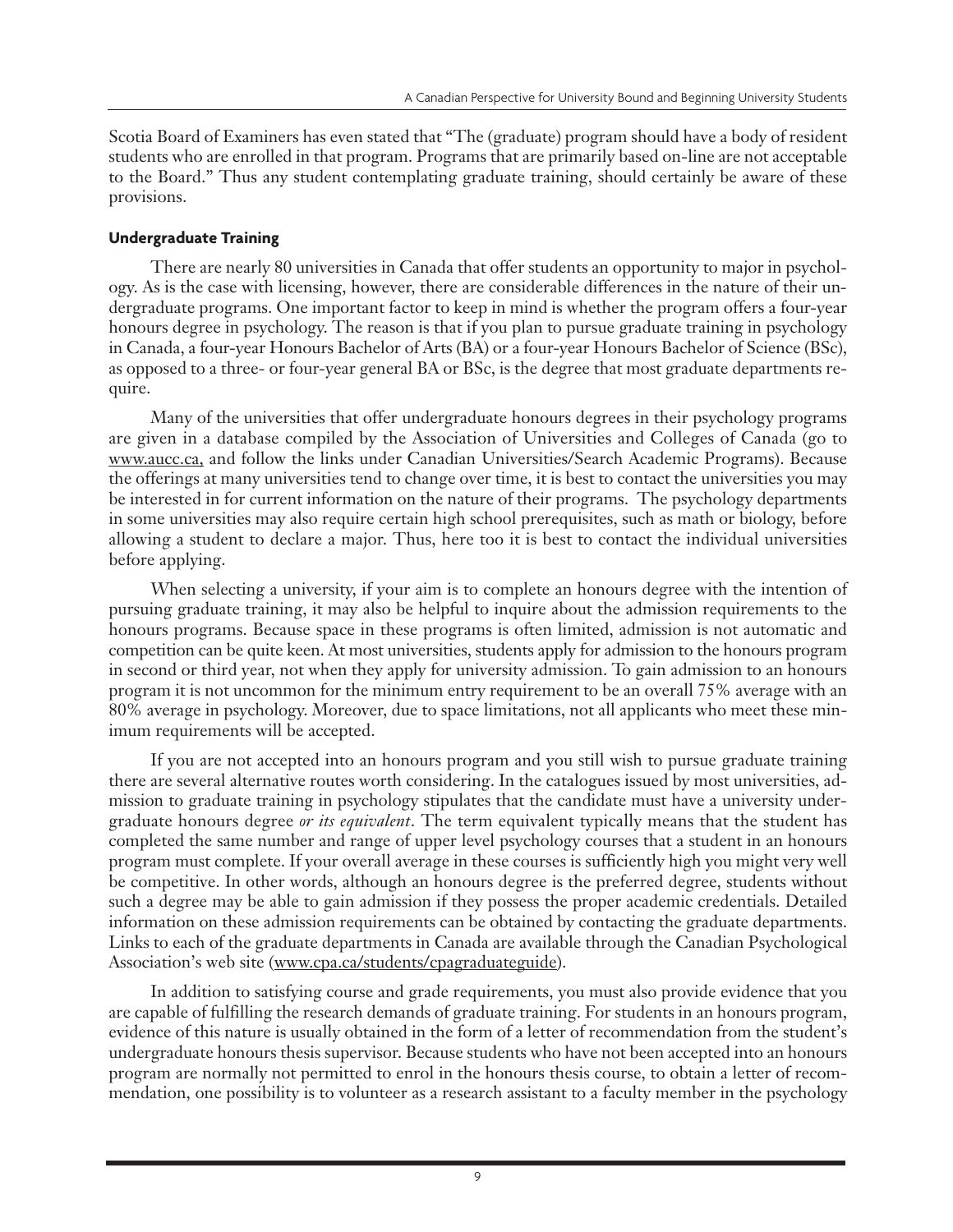department. If you can demonstrate that you are capable of understanding theoretical issues, that you can design appropriate experiments to evaluate these issues, and that you have an adequate grasp of the statistics needed to analyse findings, you should be able to obtain the necessary letter. Another possibility is to enrol in, what is sometimes referred to as an "Independent Study" course. Provided that the psychology department offers such a course, here you would be formally evaluated by a faculty member once you complete a project that might be somewhat similar to a thesis. Not only would you receive a grade in the course, but you would also be able to request a letter of recommendation from your faculty supervisor. Detailed information on how to apply to graduate school is also available on the Canadian Psychological Association's web site (www.cpa.ca) under the link to publications.

The second route is to explore graduate offerings in countries other than Canada where an honours degree is not a necessary admission requirement. The American Psychological Association produces a yearly publication entitled *Graduate Study in Psychology* that provides information on more than 500 programs in the United States. This book lists Canadian programs as well, and copies of this publication can be ordered from most large online booksellers and are often available in university libraries. Before leaving the country, however, students who decide to seek training outside Canada with the aim of returning to Canada to practice, should contact the regulatory body in the jurisdiction in which they plan to settle to ensure that the graduate training they receive meets the requirements for licensing.

Finally, for those who would like to obtain applied skills during their undergraduate years, a number of psychology departments also offer opportunities to participate in field placements or work experience co-op programs. A list of universities that house these departments can be found on the website of the Association of Canadian Universities and Colleges (www.aucc.ca). It should be emphasized, however, that these programs are not intended to provide students with the background needed to call themselves "Psychologists." Rather the experiences students receive are designed to acquaint them with job opportunities in a variety of human service occupations that they may decide to pursue following graduation.

Many co-op programs involve planned semesters of study and employment (often paid) in an area selected by the student. At the University of Waterloo in Ontario, for example, psychology majors in the past have had an opportunity to work for agencies such as Correctional Services of Canada, Citizenship and Immigration Canada, and Human Resources Development Canada as well as companies such as the Canadian Imperial Bank of Commerce, Imperial Oil, and Xerox. As an illustration of a specific work experience, at Simon Fraser University in British Columbia a recent placement included a Seniors Centre where the student served as a Programs and Services Assistant responsible for organizing and coordinating social events, trips, and special events for seniors.

#### **Suggested Training for a Career in Clinical Psychology**

Training in clinical psychology at the graduate level follows either of two approaches usually referred to as the scientist-practitioner model versus the scholar-practitioner model. The scientist-practitioner model was formally approved in 1949 whereas the scholar-practitioner model is a more recent innovation that received formal approval in 1973. While the final level of training under both models is the doctorate, schools that adhere to the scientist-practitioner model award the Doctor of Philosophy degree (Ph.D.); those that follow the scholar-practitioner model award a Doctor of Psychology degree (Psy.D.). Both schools may also award a master's degree to students who might not wish to complete doctoral training.

Aside from the difference in degree designation (Ph.D. vs Psy.D.) the truly important difference between the two models centres on the role of research during training (Allon et al., 2004). In the scientist-practitioner model (which leads to the Ph.D.), students are trained to become producers of original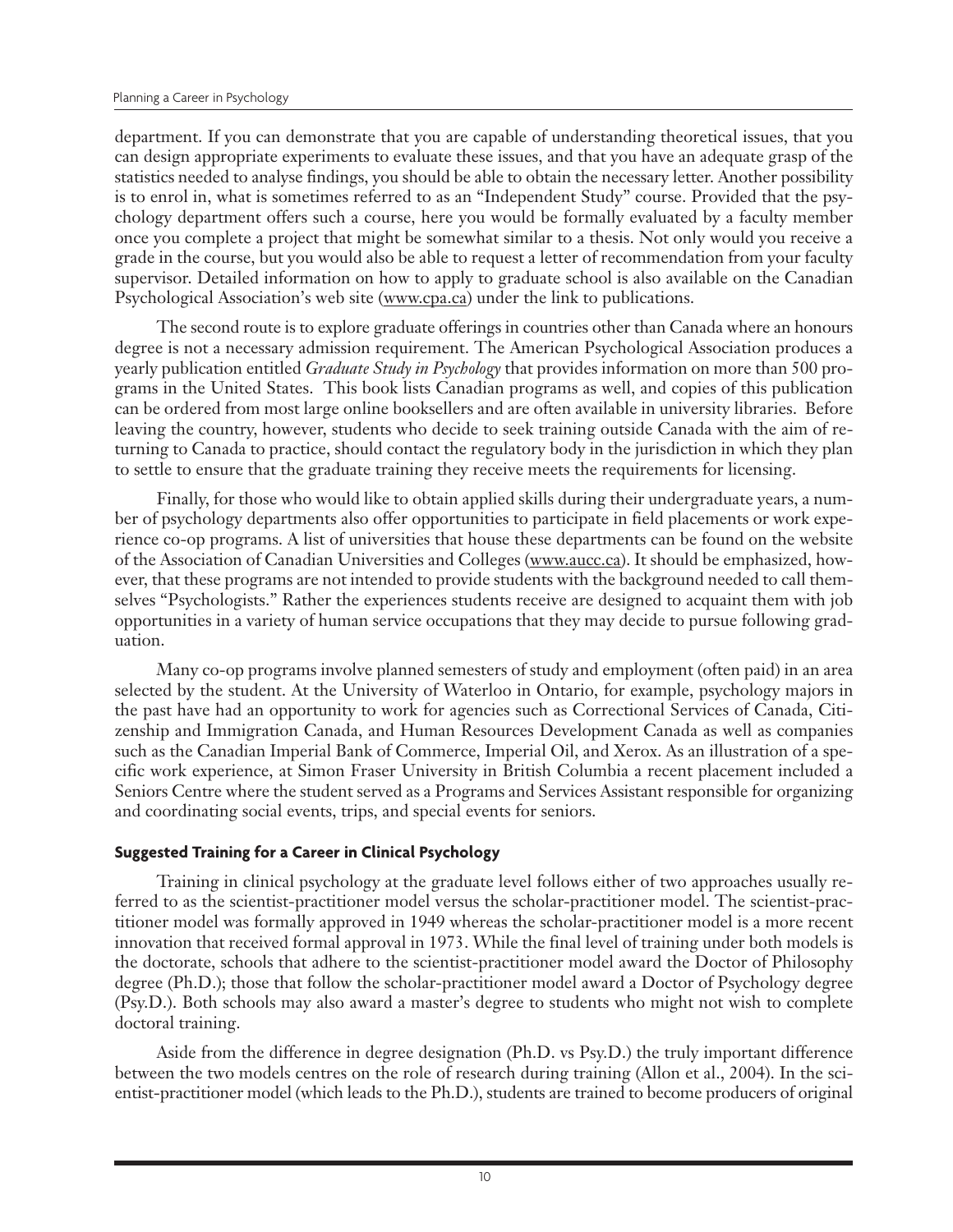research. This means that in addition to gaining the clinical skills needed to become practitioners, they must also demonstrate proficiency in generating new scientific knowledge. Therefore, considerable time is devoted throughout training to the planning and executing of novel empirical studies. In contrast, although they are expected to understand and use the findings from research, students who receive training under the scholar-practitioner model (which leads to the Psy.D.) are not expected to become "producers" of research. Other than this, both models require that students demonstrate competency in all of the remaining areas of study.

In 1998 the Board of Directors of the Canadian Psychological Association endorsed both models as appropriate for graduate training in psychology. For students who are primarily interested in pursuing a career as practitioners but are less interested in becoming researchers, the Psy.D. could be a promising avenue to explore. To date there are five training programs in Canada that offer the Psy.D. (Université Laval, Université du Quebec a Montreal, Université du Quebec a Trois-Rivieres, Université de Sherbrooke, and Memorial University of Newfoundland). Because the Canadian Psychological Association is encouraging the development of Psy.D. programs elsewhere in Canada, it is quite possible that more will appear in the future. In the meantime, however, there are more than 60 Psy.D. programs in the United States that have been accredited by the American Psychological Association (Norcross and Castle, 2002). Similar to the recommendation given above, however, students who elect to attend a Psy.D. program in the United States, but plan to practice in Canada, should consult the appropriate regulatory body in Canada concerning licensing before making a final decision.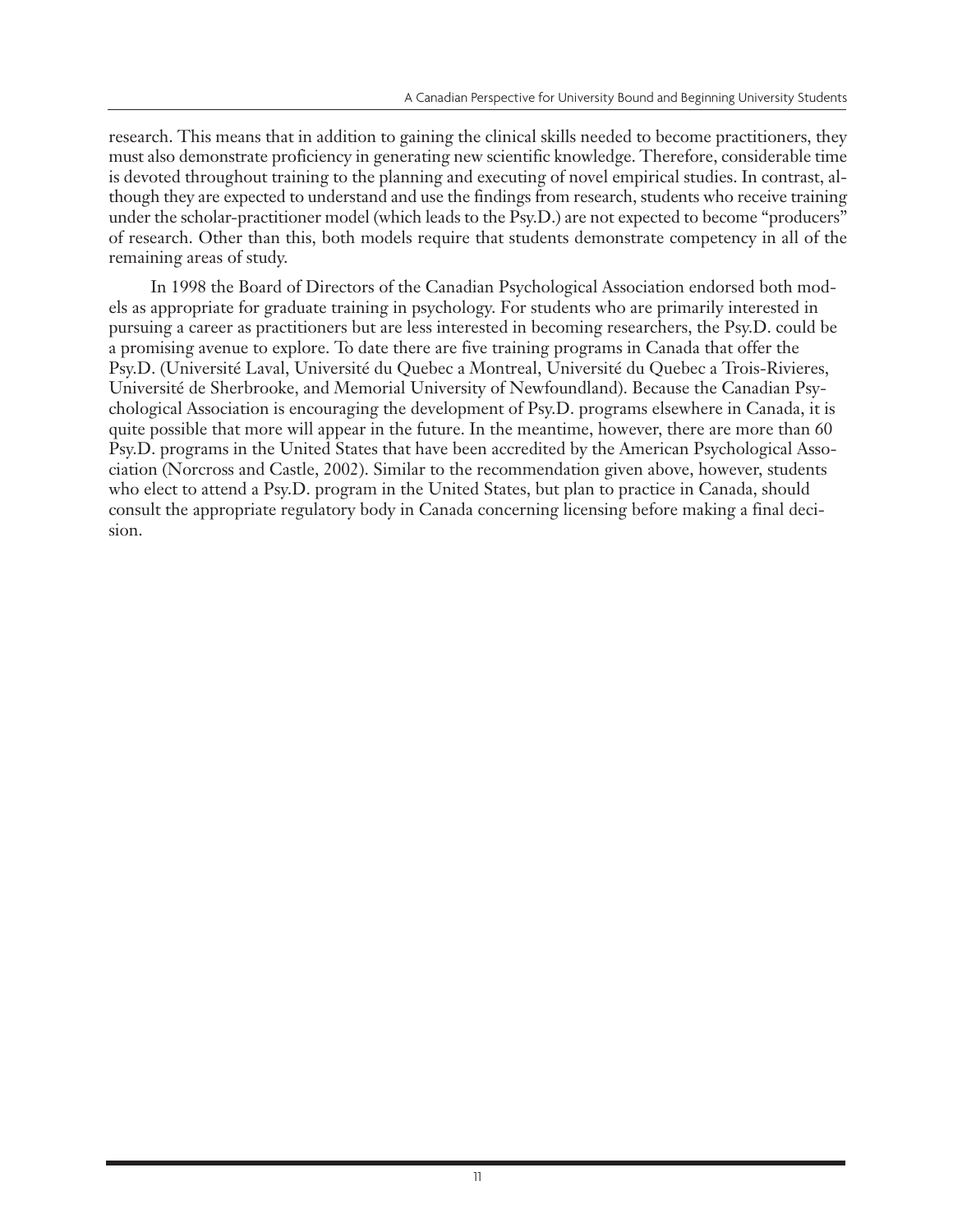# OCCUPATIONAL OUTLOOK

As mentioned earlier, the vast majority of undergraduate students who major in psychology do not go on for further training. Instead, they enter the workforce after receiving their BA or BSc degree. Because of the need for licensing, this means that it is unlikely that they will find employment directly related to the helping professions unless they subsequently enrol in an appropriate community college program. For this reason it may be helpful to know the skills that employers typically expect to find among those who major in psychology and who seek jobs immediately after graduating. While many of these skills can be acquired through undergraduate course work, others are likely to result through extra-curricular activities such as part-time and summer jobs, volunteer experiences, or membership in various campus organizations. The following list is based on material in an article by Landrum and Harrold (2003) entitled "*What employers want from psychology graduates*."

Needless to say, not all of the skills given below will be required for all jobs. However, it may be useful to acquire as many as possible during your undergraduate years in order to develop a marketable resume when attempting to enter a competitive employment field.

#### *Skills Normally Gained Through Course Work in Psychology*

- ability to suggest solutions based on knowledge of human behaviour
- ability to write proposals and reports
- ability to problem solve and think analytically
- ability to prioritize assignments and manage time
- ability to make oral presentations
- ability to design research and perform statistical analyses using computer technology

#### *Skills Normally Gained Through Jobs or Volunteer Activities*

- ability to work with others as part of a team
- ability to lead
- ability to motivate and influence people

In addition to itemizing your skills, a cover letter requesting an interview with a prospective employer should also contain relevant information about prior work experiences, courses completed, grades, honours, etc. During the interview it is not uncommon for employers to look for characteristics such as enthusiasm, interpersonal skills and the ability to communicate.

If you do decide to seek employment immediately after graduating, what kinds of jobs or promising career paths are typically available to students who have an undergraduate degree in psychology? A number of books listed in the recommended readings section of this document provide numerous examples. Other sources of information are web sites developed by the various psychology departments (see for example, www.augustana.ab.ca, and follow the links through degree programs & courses, social science, psychology careers). Postings sometimes also appear in announcements issued by hospitals, clinics, camps, youth centres, universities, and specialised settings such as shelters for abused individuals. For additional entry level positions, when an undergraduate major in psychology is combined with a minor in other areas such as business or sociology, visit www.psywww.com/careers/entry.htm. The following are a few examples that normally do not require training beyond the BA/BSc but may require relevant volunteer or work experience. Up-to-date information on the job prospects in Canada for over 200 occupational groups including many of the ones given below can be found on http://www.jobfutures.ca/en/home.shtml.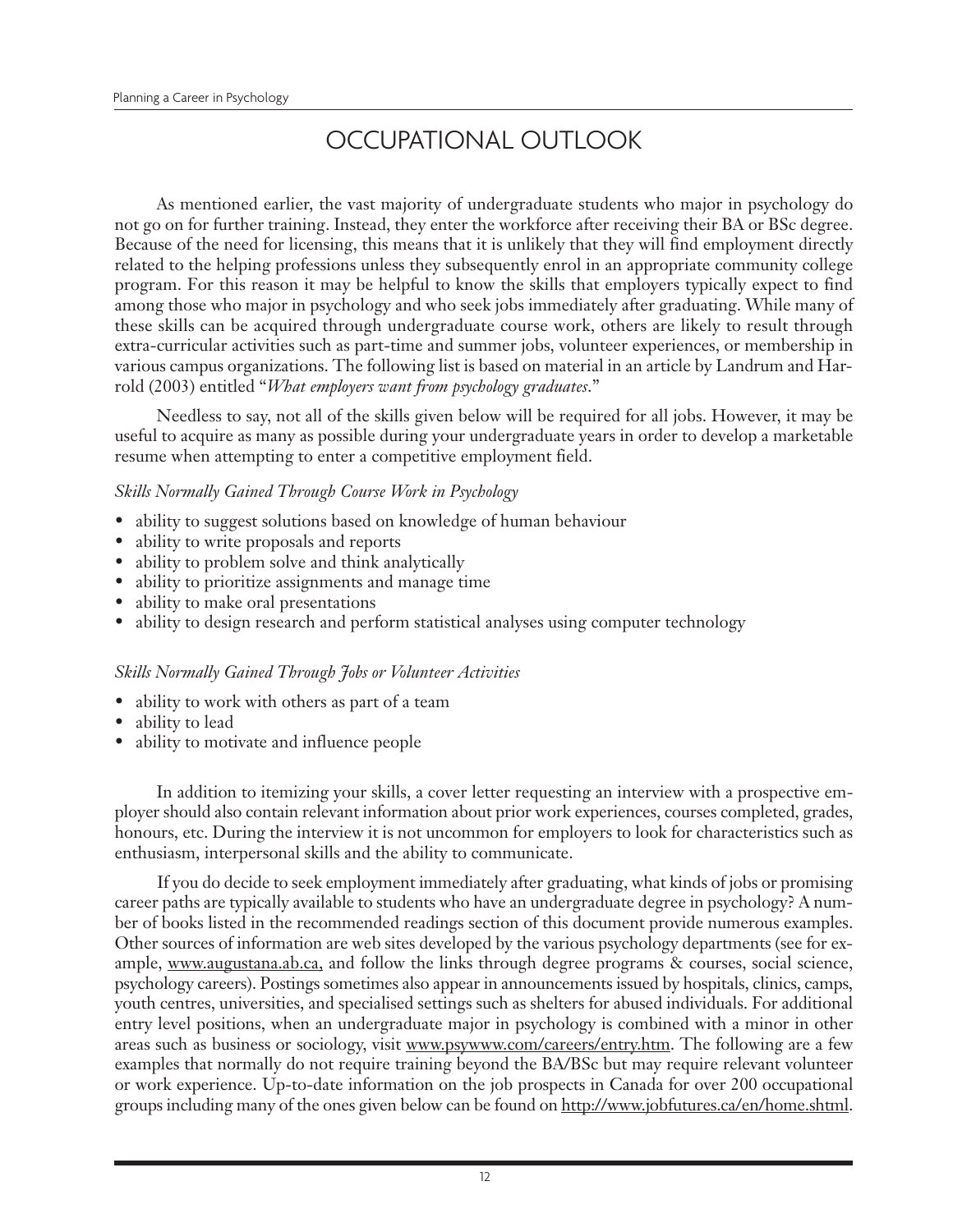- claims specialist
- customer relations officer
- data management specialist
- management trainee
- market research analyst
- probation and correctional service worker
- public opinion surveyor
- public relations worker
- real estate agent
- research assistant
- sales representative

For students who obtain either an MA/MSc or Ph.D/Psy.D., the employment situation is quite different. On the Job Futures web site given above, which was developed by the Government of Canada, the work prospects outlook through 2009 received a high rating with a projected average unemployment rate of only 1%. For examples of current job openings, salary ranges, etc. visit the Canadian Psychological Association's web site (www.cpa.ca) and follow the link to careers.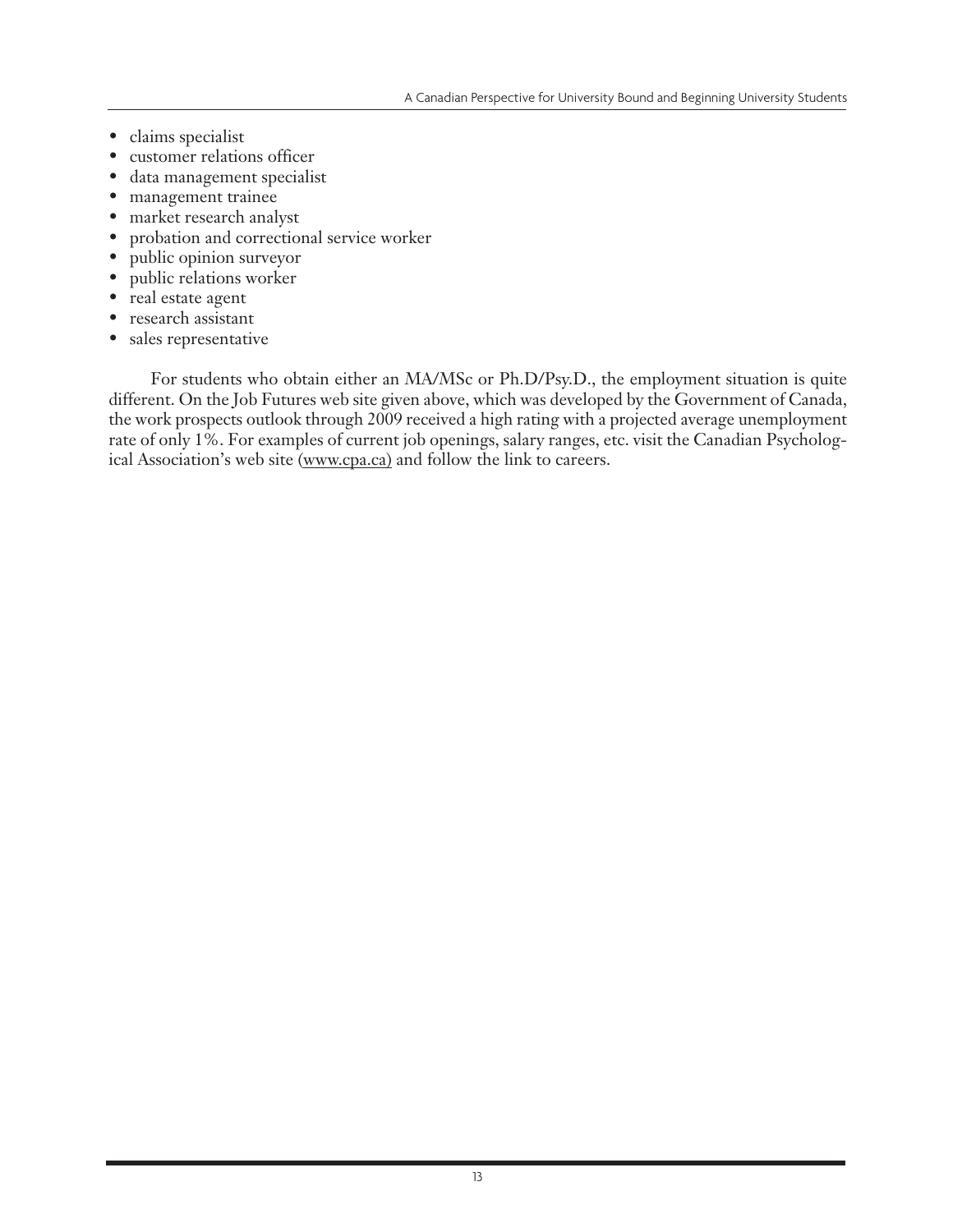# HOW TO SUCCEED IN UNIVERSITY

In Canada and the United States, about 20% to 25% of first year students do not proceed to second year (Wintre, Bowers, Gordner, and Lange, 2006). In fact, only about 50% of students complete their undergraduate training in four years (Montgomery & Cote, 2003). While perhaps another 25% will finish at a later date, many never graduate. Although the reasons for leaving university vary, poor academic performance is one of the major contributing factors. Of those who fail to graduate approximately 40% have grade point averages well below the university standard and as many as 25% are asked to leave due to extremely poor grades (Rummel, Acton, Costello, and Pielow, 1999).

Aside from overall ability, there are certain characteristics that typify beginning university students who are successful and subsequently graduate versus those who are not. Over the years, a number of investigators have addressed this issue (see, for example, Harackiewicz, Barron, Tauer, & Elliot, 2002; Snyder et al., 2002) and have reached the following conclusions.

#### *Successful students usually:*

- display a strong intrinsic motivation to achieve a certain career goal
- have a desire to learn as much as possible in courses related to that goal

• exhibit a willingness to take challenging courses and to work for the highest possible grades in those courses.

#### *Unsuccessful students usually:*

- have uncertain or undefined career aspirations
- are likely to enrol in courses they considered easy
- devote only a minimal amount of effort to their studies.

In addition to the foregoing characteristics, successful students typically make use of certain tactics that are known to be extremely helpful in enabling them to accomplish their goal. They assess the demands of their assignments, plan strategies to meet these demands by engaging in effective time management practices, and constantly monitor their progress in meeting these demands.

To illustrate how these tactics are employed consider the following example. On the first day of class in the fall semester (September 10) students in a psychology course are assigned a 15-20 page essay. The assignment is due on November 30 and the instructor informs the students that the essay must focus on one of several topics listed in the course outline.

Using a computer-based calendar (e.g., Microsoft Outlook), or a daily or weekly planner available in most stationery stores, the successful student establishes a series of deadlines or completion dates for each phase of the assignment similar to the ones shown below.

| September 15:   | Select a topic                                                     |
|-----------------|--------------------------------------------------------------------|
| September 20:   | Develop reading list (perhaps in consultation with the instructor) |
| October 10:     | Finish the readings                                                |
| October 15:     | Summarize and organize the notes from the readings                 |
| October 20:     | Prepare an outline of the essay in point form                      |
| October 30:     | Finish a rough draft of the essay                                  |
| November 1-20:  | Work on revised drafts                                             |
| November 25-29: | Review and polish the final draft                                  |
| November 30:    | Submit the essay                                                   |
|                 |                                                                    |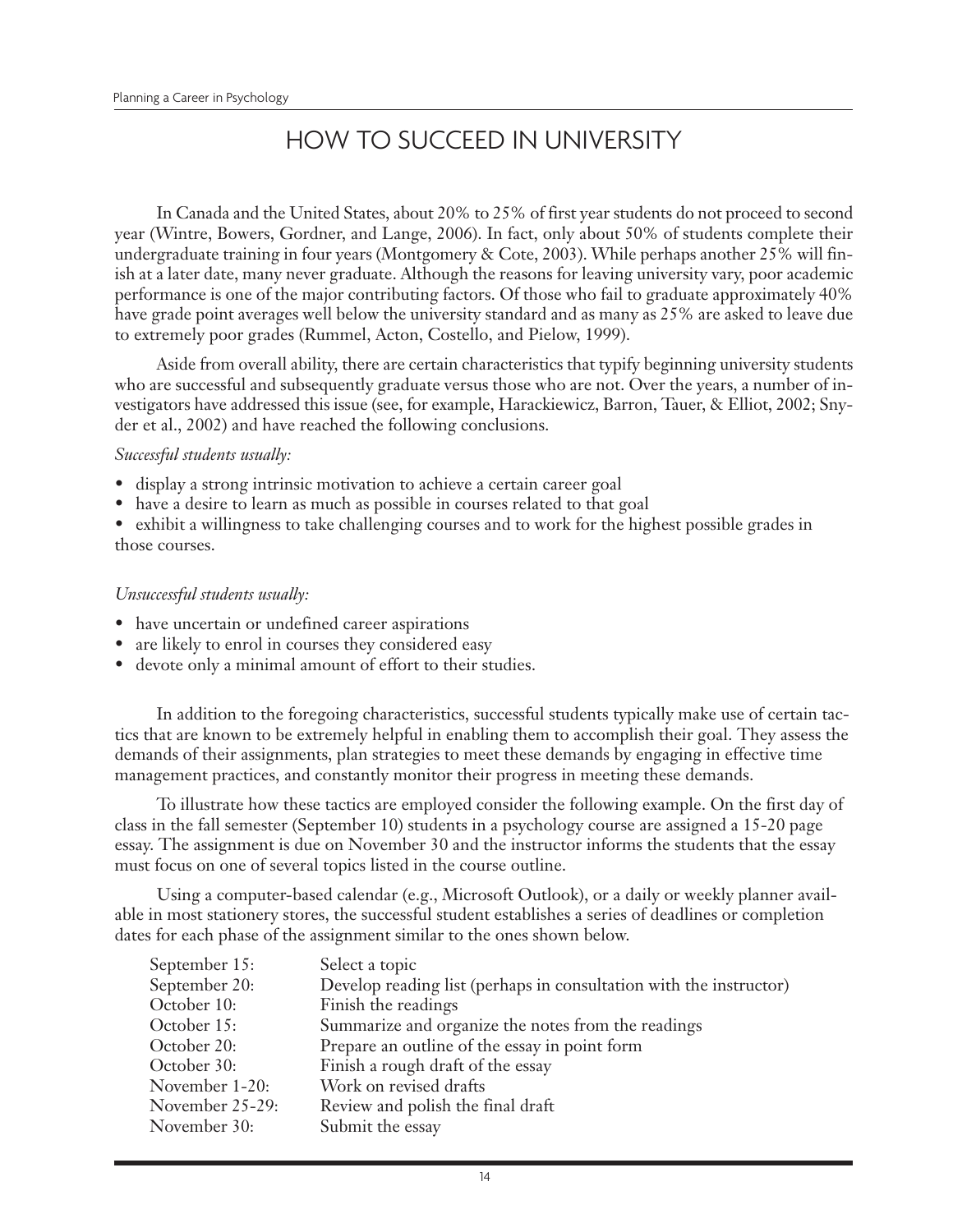The student then monitors his or her progress to ensure that all of these deadlines are met. To prepare for upcoming exams, the same procedure is followed; all reading assignments are reduced to a series of small, manageable units spread over the semester.

The unsuccessful student, on the other hand, rarely engages in time management. Instead, the student typically procrastinates and begins work shortly before the assignments are due. In one study that involved students enrolled in an introductory psychology course, the investigators found that 46% reported procrastinating when given a term paper assignment and 30% procrastinated when given weekly reading assignments (Schouwenburg, 1995). If these students were taking a normal five-course work load with similar sets of assignments and deadlines in each course, it is not difficult to imagine why they might encounter serious academic problems. Due to the heightened stress and anxiety that necessarily accompanies each approaching deadline, they could easily become overwhelmed and increasingly less able to focus on their studies. The problem, of course, is that once they experience failure, fear of additional failure may occur which, by itself, is known to lead to further procrastination (Smith, 2002). Indeed, when the students in the introductory psychology course were asked why they procrastinate, fear of failure was one of the primary motives. Needless to say, repeated episodes of procrastination could very well lead to a cascade of extremely poor grades which ultimately might result in academic probation or even dismissal.

Today most if not all universities offer assistance to students free of charge in a variety of areas that usually include learning skills development. Students who visit a specialist in this area are not only shown how to acquire proper study habits but also receive assistance in developing effective time management strategies. If you have difficulty with time management, you should seek help. Once you master the strategies, the benefits of using these strategies will be apparent throughout your university career.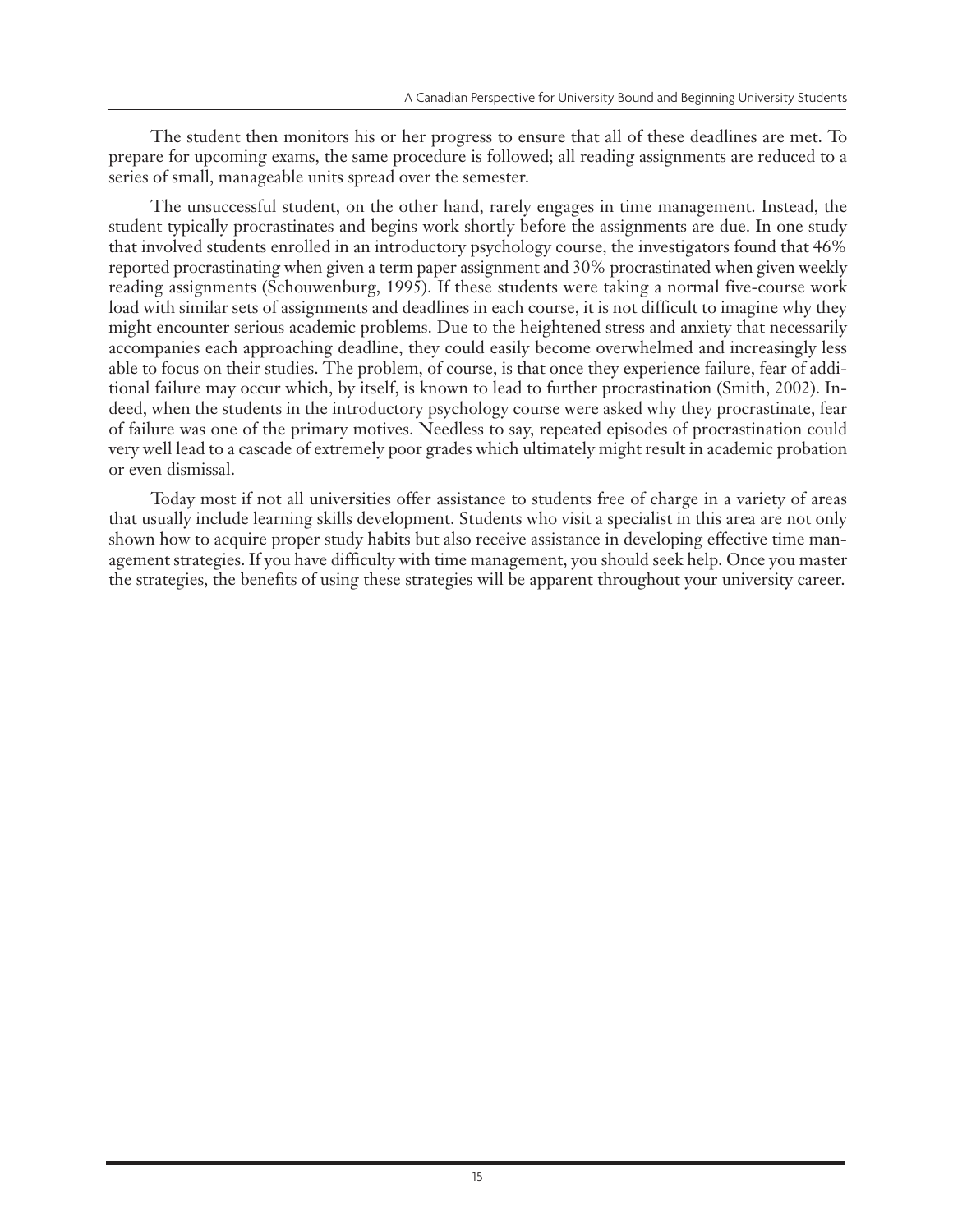### RECOMMENDED READINGS

- American Psychological Association (2007). *Getting in: A step-by-step plan for gaining admission to graduate school in psychology (2nd ed.)*. Washington, DC: Author.
- American Psychological Association (2010). *Graduate study in psychology: 2010 edition*. Washington, DC: Author.
- DeGalan, J., & Lambert, S. (2006). *Great jobs for psychology majors (3rd ed.)*. New York: McGraw Hill.
- Kracen, A.C., & Wallace, I.J. (2008). *Applying to graduate school in psychology: Advice from successful students and prominent psychologists*. Washington, DC: American Psychological Association.
- Kuther, T.L (2004). *Your career in psychology: Psychology and law*. Boston, MA: Wadsworth.
- Kuther, T.L (2004). *Your career in psychology: Clinical and counseling psychology*. Boston, MA: Wadsworth.
- Kuther, T.L (2005). *Your career in psychology: Industrial/organizational psychology*. Boston, MA: Wadsworth.
- Kuther, T.L (2006) *The psychology major's handbook* (2nd ed). Boston, MA: Wadsworth.
- Kuther, T.L. & Morgan, R.D. (2009). *Careers in psychology: Opportunities in a changing world (3rd ed)*. Boston, MA: Wadsworth.
- Lundrum, R.E. (2009). *Undergraduate writing in psychology: Learning to tell the scientific story*. Washington, DC: American Psychological Association.
- Landrum, R.E. (2009). *Finding jobs with a psychology bachelor's degree: Expert advice for launching your career*. Washington, DC: American Psychological Association.
- Landrum, R.E. (2003). *The psychology major: Career options and strategies for success*. Upper Saddle River, NJ: Pearson/Prentice Hall.
- Morgan, B.L. & Korschgen, A.J. (2008). *Majoring in psychology: Career options for psychology undergraduates* (4th ed.). Boston, MA: Allyn and Bacon.
- O'Hara, S. (2005). *What can you do with a major in psychology: Real people, real jobs, real rewards*. Hoboken, NJ: Wiley.
- Palladino Schultheiss, D.E. (2008). *Psychology as a major: Is it right for me and what do I do with my degree*? Washington, DC: American Psychological Association.
- Prinstein, M.J. & Patterson, M.D.(Eds.) (2003). *The portable mentor: Expert guide to a successful career in psychology*. New York: Kluwer.
- Sayette, M.A., Mayne, T.J., & Norcross, J.C. (2010). *Insider's guide to graduate programs in clinical & counseling psychology (2010-2011 edition)*. New York: Guilford Press.
- Silva, P.J., Delaney, P.F., & Marcovitch, S. (2009). *What psychology majors could (and should) be doing: An informal guide to research experience and professional skills*. Washington, DC: American Psychological Association.
- Sternberg, R.J. Ed. (2007). *Career paths in psychology (2nd ed.)*. Washington DC: American Psychological Association.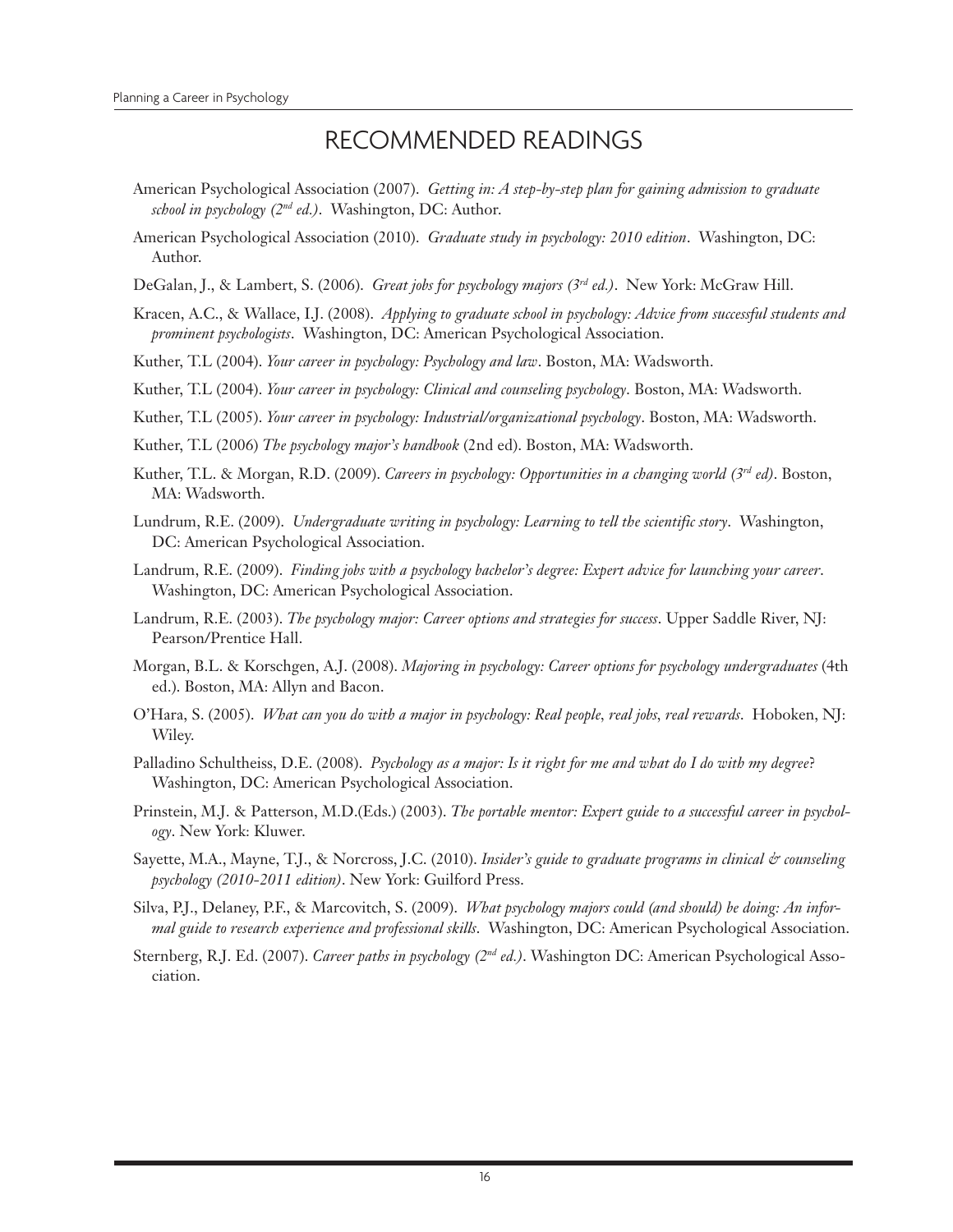### **REFERENCES**

- Allon, R., Gauthier, J., Doyle, A.B., & Hutcheon, D. (2004). *A model curriculum for a Doctor of Psychology (Psy.D.) programme: A report to the Board of Directors of the Canadian Psychological Association*. Ottawa, ON: Canadian Psychological Association.
- Borden, V.M.H., & Rajecki, D.W. (2000). First-year employment outcomes of Psychology Baccalaureates: Relatedness, preparedness, and prospects. *Teaching of Psychology*, *27*, 164-168.
- Canadian Association of University Teachers (2008-2009). *CAUT almanac of post-secondary education in Canada*. Ottawa, ON: Author.
- Carson, A.D., & Dawis, R.V. (2000). Determining the appropriateness of career choice assessment. In Luzzo, D.A. (Ed.) *Career counseling of college students*. Washington DC: American Psychological Association.
- Davis, K.L. (1997). Emphasizing strengths: Counselling Psychologists. In Sternberg, R. (Ed.), *Career paths in psychology: Where your degree can take you*. Washington DC: American Psychological Association.
- Dillinger, R.J., & Landrum, R.E. (2002). An information course for the beginning Psychology major. *Teaching of psychology*, *29*, 230-232.
- Gray, D.J. (Ed.) (1971). *Alice in Wonderland*. New York: W.W. Norton & Co.
- Harackiewicz, J.M., Barron, K.E., Tauer, J.M., & Elliot, A.J. (2002). Predicting success in college: A longitudinal study of achievement goals and ability measures as predictors of interest and performance from freshman year through graduation. *Journal of Educational Psychology*, 94, 562-575.
- Landrum, R.E., & Harrold, R. (2003). What employers want from psychology graduates. *Teaching of Psychology*, *30*, 131-133.
- Montogmery, M.J, & Cote, J.E. (2003). College as a transition to adulthood. In Adams, G.R. & Berzonsky, M.D. (Eds.), *Blackwell handbook of adolescence*. Malden, MA: Blackwell Publishing Co.
- Murray, B. (1996, February). Psychology remains top college major. *APA Monitor*, p.1 and 42
- Norcross, J.C., & Castle, P.H. (2002) Appreciating the PsyD: The facts. *Eye on Psi Chi*, 7(1), 22-26.
- Rajecki, D.W. & Anderson, S.L. (2004). Career pathway information in introductory Psychology textbooks. *Teaching of Psychology*, *31*, 116-118.
- Rummel, A., Acton, D., Costello, S., & Gillan, P. (1999). Is all retention good? An empirical study. *College Student Journal*, *33*, 241-247.
- Schouwenburg, H.C. (1995). Academic procrastination: Theoretical notions, measurement, and research. In Ferrari, J.R., Johnson, J.L., & McCown, W.G. (Eds.), *Procrastination and task avoidance*. New York: Plenum.
- Smith, J.C. (2002). *Stress management*. New York: Springer.
- Snyder, C.R., Shorey, H.S., Cheavens, J., Pulvers, K.M., Addams, V.H., & Wiklund, C. (2002). Hope and academic success in college. *Journal of Educational Psychology*, *94*, 820-826.
- Wintre, M.G., Bowers, C., Gordner, N., & Lange, L. (2006). Re-evaluating the university attrition statistic: A longitudinal follow-up study. *Journal of Adolescent Research*, *21*, 111-132.